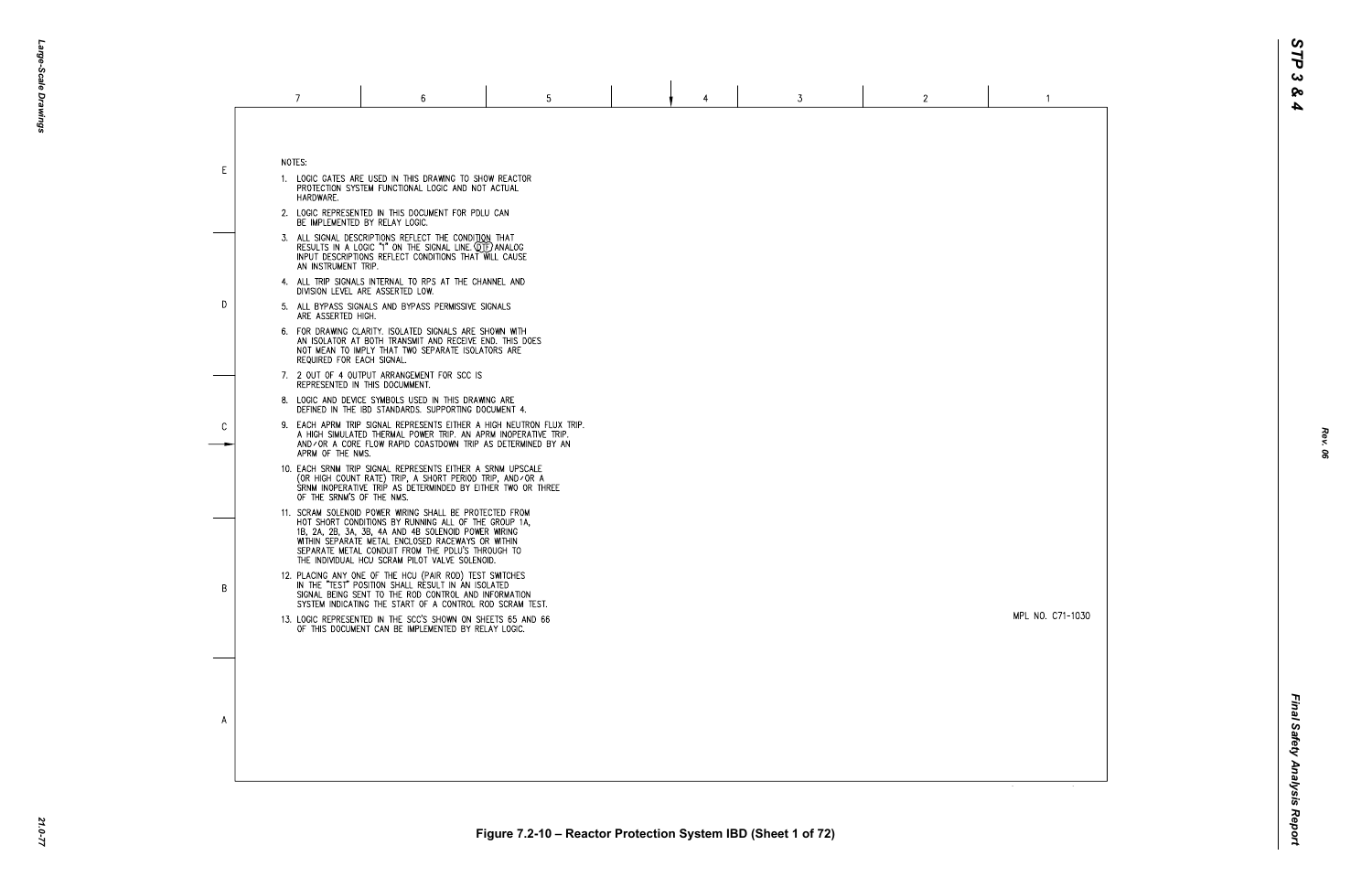Large-Scale Drawings *Large-Scale Drawings*

|   | 7                                                                                                                                                                                                                                                                                    | 6                                                                                                                                                                                                                                                                                                                                                                                                                                                                                                                                                                     | 5                                                                                                                 |                                                                                                                                                                                                                                                                                                                                                                                                                                                                 |              | 3 | 2                                                                                                                                                                                                                                                                                                                                                                                                                                                                                                                                                                   |  |
|---|--------------------------------------------------------------------------------------------------------------------------------------------------------------------------------------------------------------------------------------------------------------------------------------|-----------------------------------------------------------------------------------------------------------------------------------------------------------------------------------------------------------------------------------------------------------------------------------------------------------------------------------------------------------------------------------------------------------------------------------------------------------------------------------------------------------------------------------------------------------------------|-------------------------------------------------------------------------------------------------------------------|-----------------------------------------------------------------------------------------------------------------------------------------------------------------------------------------------------------------------------------------------------------------------------------------------------------------------------------------------------------------------------------------------------------------------------------------------------------------|--------------|---|---------------------------------------------------------------------------------------------------------------------------------------------------------------------------------------------------------------------------------------------------------------------------------------------------------------------------------------------------------------------------------------------------------------------------------------------------------------------------------------------------------------------------------------------------------------------|--|
|   | SH<br>NO.<br> NOTES                                                                                                                                                                                                                                                                  | <b>TITLE</b>                                                                                                                                                                                                                                                                                                                                                                                                                                                                                                                                                          | <b>SH</b><br>NO.<br>37<br>  BLANK                                                                                 |                                                                                                                                                                                                                                                                                                                                                                                                                                                                 | <b>TITLE</b> |   |                                                                                                                                                                                                                                                                                                                                                                                                                                                                                                                                                                     |  |
| E | TABLE OF CONTENTS, REF DOCUMENTS,<br>SUPPORTING DOCUMENTS, ABREVIATIONS<br>3                                                                                                                                                                                                         | DIV 1 (TLF;) RX MODE AND RELATED BYPASSES<br>DIV 2 (TLF.) RX MODE AND RELATED BYPASSES<br>DIV 3 (TLF) RX MODE AND RELATED BYPASSES                                                                                                                                                                                                                                                                                                                                                                                                                                    | 38<br>BLANK<br>39<br>40                                                                                           | FDIV 1 TLF; DW PRESS DIV 1 TRIP LOGIC<br>DIV 2 TLF; DW PRESS DIV 2 TRIP LOGIC<br>DIV 3 TLF; DW PRESS DIV 3 TRIP LOGIC                                                                                                                                                                                                                                                                                                                                           |              |   | SUPPORTING DOCUMENTS:                                                                                                                                                                                                                                                                                                                                                                                                                                                                                                                                               |  |
| D | 10<br>11<br>12 <sup>12</sup><br>13<br>14                                                                                                                                                                                                                                             | DIV 4 (TLF.) RX MODE AND RELATED BYPASSES<br>TOIV 1 BPU; BYPASS LOGIC (TIP BYPASS,<br>  CHANNEL_SENSOR_BYPASS, SPECIAL_MSLI_TRIP_BYPASS<br>  DIV_2_BPU;_BYPASS_LOGIC (TIP BYPASS, SPECIAL_MSLI_TRIP_BYPASS<br>  CHANNEL_SENSOR_BYPASS, SPECIAL_MSLI_TRIP_BYPASS<br>  CHANNEL_SENSOR_BYP<br>DIV 4 BPU; BYPASS LOGIC 4LD BYPASS.<br>CHANNEL SENSOR BYPASS, SPECIAL MSLI TRIP BYPASS.<br>DIV 1 DIF; CHANNEL A SENSOR TRIP LOGIC<br>DIV 2>DTF; CHANNEL B SENSOR TRIP LOGIC<br>DIV 3>DTF; SCHANNEL C SENSOR TRIP LOGIC<br>DIV 4 DTF; CHANNEL D SENSOR TRIP LOGIC           | 42<br>43<br>44<br>45<br>46<br>47<br>48<br>49<br>50                                                                | OIV 4 TLF; DW PRESS DIV 4 TRIP LOGIC<br>DIV 1 $\overline{ILF}$ RX WTR LVL DIV 1, CRD PRESS DIV 1 TRIP LOGIC<br>DIV $2\$ TLF; $\}$ RX WTR LVL DIV 2, CRD PRESS DIV 2 TRIP LOGIC<br>DIV 3\$TLF; RX WTR LVL DIV 3, CRD PRESS DIV 3 TRIP LOGIC<br>DIV 4\TLF;\ RX WTR LVL DIV 4, CRD PRESS DIV 4 TRIP LOGIC<br>DIV 1 STLF; OIV 1 AUTO-SCRAM LOGIC<br> DIV 2\$TLF;{DIV 2 AUTO-SCRAM LOGIC<br>DIV 3(TLF;) DIV 3 AUTO-SCRAM LOGIC<br>DIV 4, TLF; OIV 4 AUTO-SCRAM LOGIC |              |   | 1. REACTOR PROTECTION SYS DESIGN SPE<br>2. REACTOR PROTECTION SYS IED<br>3. NEUTRON MONITORING SYS IED<br>4. IBD STANDARDS DESIGN STANDARDS<br><b>REFERENCES:</b><br>1. NEUTRON MONITORING SYS IBD<br>2. LEAK DETECTION SYSTEM IBD<br>3. ROD CONTROL & INFO SYSTEM IBD                                                                                                                                                                                                                                                                                              |  |
| C | 15<br>16<br>17<br>18<br>DIV 1 (TLF) NMS DIV 1 TRIP LOGIC<br>19<br>$DIV$ 2 $TLF$ NMS DIV 2 TRIP LOGIC<br>20<br>DIV 3?TLF) NMS DIV 3 TRIP LOGIC<br>21<br>$DIV 4$ $TLF$ ) NMS DIV 4 TRIP LOGIC                                                                                          | DIV 1 OTF; CHANNEL A SENSOR TRIP LOGIC<br>DIV 2 DTF; CHANNEL B SENSOR TRIP LOGIC<br>DIV 3 DTF; CHANNEL C SENSOR TRIP LOGIC<br>DIV 4\DTF; CHANNEL D SENSOR TRIP LOGIC                                                                                                                                                                                                                                                                                                                                                                                                  | 51<br>52<br>53<br>54<br>55<br>56<br>57<br>58                                                                      | DIV 1(TLF; TRIP IN CH A BYPASSED SENSOR<br>DIV 2 (TLF:) TRIP IN CH B BYPASSED SENSOR<br>DIV 3(TLF;) TRIP IN CH C BYPASSED SENSOR<br>DIV 4(TLF;) TRIP IN CH D BYPASSED SENSOR<br>DIV 2 POLU; MANUAL SCRAM, SEAL-IN AND<br>MANUAL SCRAM RESET LOGIC<br>DIV 3 PDLU; MANUAL SCRAM, SEAL-IN AND<br>MANUAL SCRAM RESET LOGIC<br>DIV 1 OLU; DIV 1 AUTO SCRAM, SEAL-IN, RESET,<br>MANUAL TRIP AND LD TEST LOGIC<br>DIV 2 OLU; DIV 2 AUTO SCRAM, SEAL-IN, RESET,         |              |   | 4. CONTROL ROD DRIVE SYSTEM P&ID<br>5. PROCESS RAD MONITORING SYS IED<br>6. NUCLEAR BOILER SYS P&ID<br>7. RECIRC FLOW CONTROL SYS IBD<br>8. SUPPRESSION POOL TEMPERATURE<br>MONITORING SYSTEM IED<br><b>ABREVIATIONS</b>                                                                                                                                                                                                                                                                                                                                            |  |
| B | <u>TSV CLOSURE DIV 1 TRIP LOGIC</u><br>24<br>27<br>28<br>29<br>30<br>$ $ DIV 1 $\overline{\ }$ TLF; $\overline{\ }$ MSLI DIV 1 TRIP LOGIC<br>31<br>$ $ DIV $2\rangle$ TLF; $\zeta$ MSLI DIV 2 TRIP LOGIC<br>32<br>$ D V \rightrightarrows$ TLF; $\wedge$ MSLI DIV 3 TRIP LOGIC<br>33 | DIV 1 TLP, RX PRESS DIV 1 TRIP, SUPPRESSION POOL TEMP,<br>DIV 2 JLP, RX PRESS DIV 2 TRIP, SUPPRESSION POOL TEMP,<br>DIV 3 (TLP), RX PRESS DIV 3 TRIP, SUPPRESSION POOL TEMP,<br>TSV CLOSURE DIV 3 TRIP LOGIC<br>DIV 4 GLD, RX PRESS DIV 4 TRIP, SUPPRESSION POOL TEMP,<br>TSV CLOSURE DIV 4 TRIP LOGIC<br>$ $ DIV 1 $\{$ TLF; $\}$ TSV, TCV CLOSURE DIV 1 TRIP LOGIC<br>$ $ div $2/$ TLF; $\zeta$ TSV,TCV CLOSURE DIV 2 TRIP LOGIC<br> DIV 3\$ TLF;{ TSV,TCV CLOSURE DIV 3 TRIP LOGIC<br>$ D V $ 4 $\frac{1}{2}$ TLF; $\frac{1}{2}$ TSV, TCV CLOSURE DIV 4 TRIP LOGIC | 59<br>60<br>61<br>62<br>63<br>64<br>65<br>66<br>RPS ALARMS<br>67<br><b>IRPS ALARMS</b><br>68.<br>RPS ALARMS<br>69 | DIV 3 OLU; DIV 3 AUTO SCRAM, SEAL-IN, RESET,<br>MANUAL TRIP AND LD TEST LOGIC<br>DIV 4 OLU; DIV 4 AUTO SCRAM, SEAL-IN, RESET,<br>MANUAL TRIP AND LD TEST LOGIC<br>GROUP 1 LD ARRANGEMENT AND HCU'S<br>GROUP 2 LD ARRANGEMENT AND HCU'S<br>GROUP 3 LD ARRANGEMENT AND HCU'S<br>GROUP 4 LD ARRANGEMENT AND HCU'S<br>TBACKUP SCRAM RELAY ARRANGEMENT AND<br>TRESET PERMISSIVE LOGIC<br>TBACKUP SCRAM RELAY ARRANGEMENT AND<br>TRESET PERMISSIVE LOGIC              |              |   | BPU - BYPASS UNITS<br>{DTF - DIGITAL TRIP FUNCTION >>>>>>>>><br>{RDLC - REMOTE DIGITAL LOGIC CONTROLLE<br>TLF - TRIP LOGIC FUNCTION<br>SLF - SAFETY SYSTEM LOGIC FUNCTION<br>OLU - OUTPUT LOGIC UNIT<br>PDLU - POWER DISTRIBUTION LOGIC UNIT<br>SCC - SOLENOID CONTROL CENTER<br>SSFP - SCRAM SOLENOID FUSE PANEL<br>SSLC - SAFETY SYSTEM LOGIC & CONTROL<br>APRM - AVERAGE POWER RANGE MONITOR<br>CRD - CONTROL ROD DRIVE<br>HCU - HYDRAULIC CONTROL UNIT<br>MSIV - MAIN STEAM LINE ISOLATION VALVI<br>MSL - MAIN STEAM LINE<br>SRNM - STARTUP RANGE NEUTRON MONIT |  |
| A | $DIV$ 4 $\{TE; \}$ MSLI DIV 4 TRIP LOGIC<br>34<br>35<br>BLANK<br>36   BLANK                                                                                                                                                                                                          |                                                                                                                                                                                                                                                                                                                                                                                                                                                                                                                                                                       | RPS ALARMS<br>70<br>71<br><b>RPS ALARMS</b><br>72 RPS ALARMS                                                      |                                                                                                                                                                                                                                                                                                                                                                                                                                                                 |              |   | mP - MICROPROCESSOR<br>LD - LOAD DRIVER<br>KOS - KEY OPERATED SWITCH<br>HTS - HYDRAULIC TRIP SYSTEM<br>TABLE OF CONTENTS. REFER<br>SUPPORTING DOCUMENTS                                                                                                                                                                                                                                                                                                                                                                                                             |  |

| - (           | <u>MPL NO.</u><br>C71-4010<br>C71-1040<br>C51-1040<br>A10-3070                                          |
|---------------|---------------------------------------------------------------------------------------------------------|
|               | MPL NO.<br>C51-1030<br>E31-1030<br>C11-1030<br>C12-1010<br>D11-1040<br>B21-1010<br>C81-1030<br>T53-1010 |
| .ER           |                                                                                                         |
| $\mathcal{C}$ |                                                                                                         |
| νE<br>TOR     |                                                                                                         |
| S,            | RENCE DOCUMENTS <mark>,</mark><br>S, ABREVIATIONS                                                       |

 $\sim$  1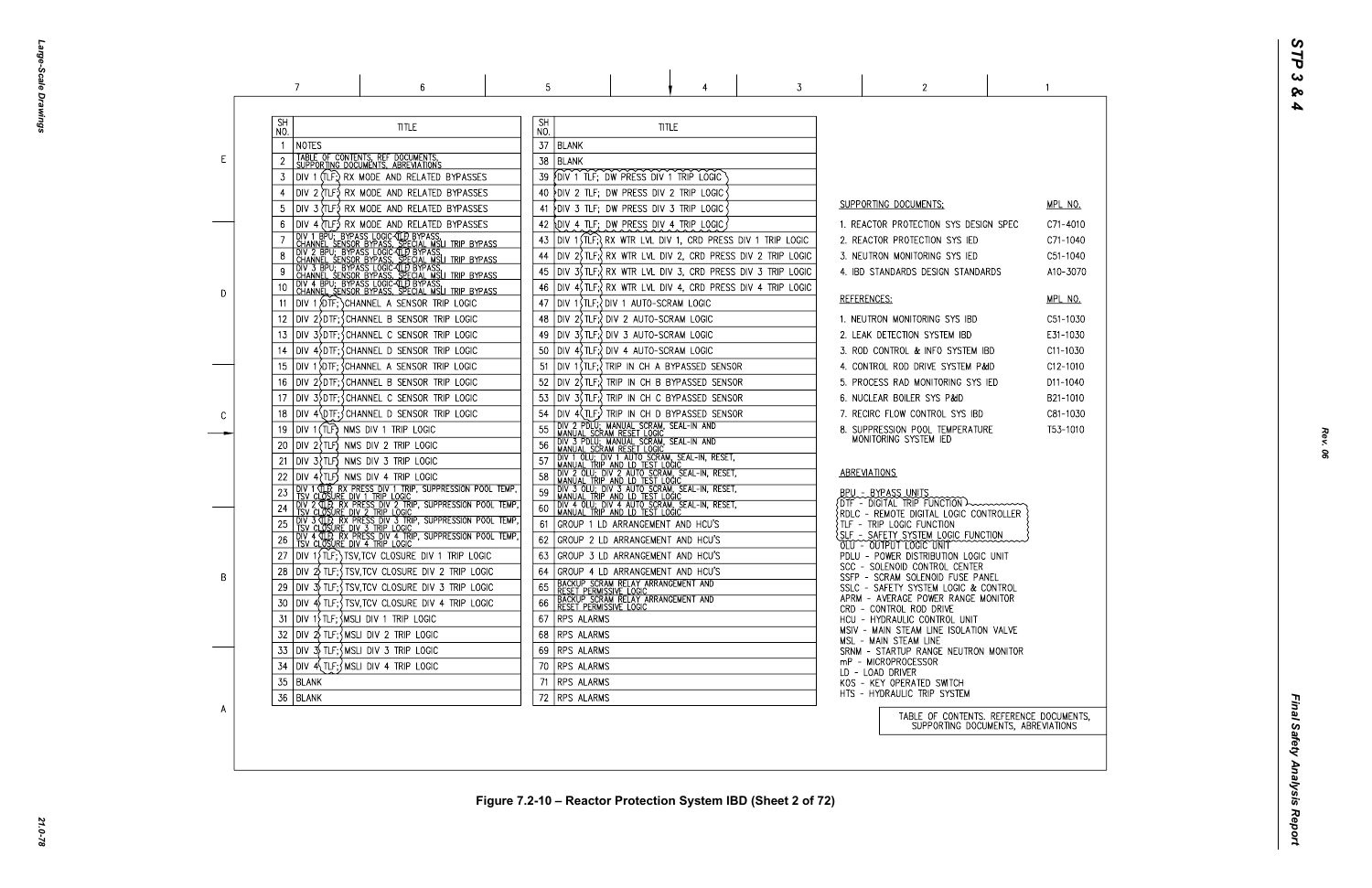-эбле-*Large-Scale Drawings* -Scale Drawings



Figure 7.2-10 – Reactor Protection System IBD (Sheet 11 of 72)<br>يا يوم<br>يا

DIV 1 (OTE) CHANNEL A<br>SENSOR TRIP LOGIC

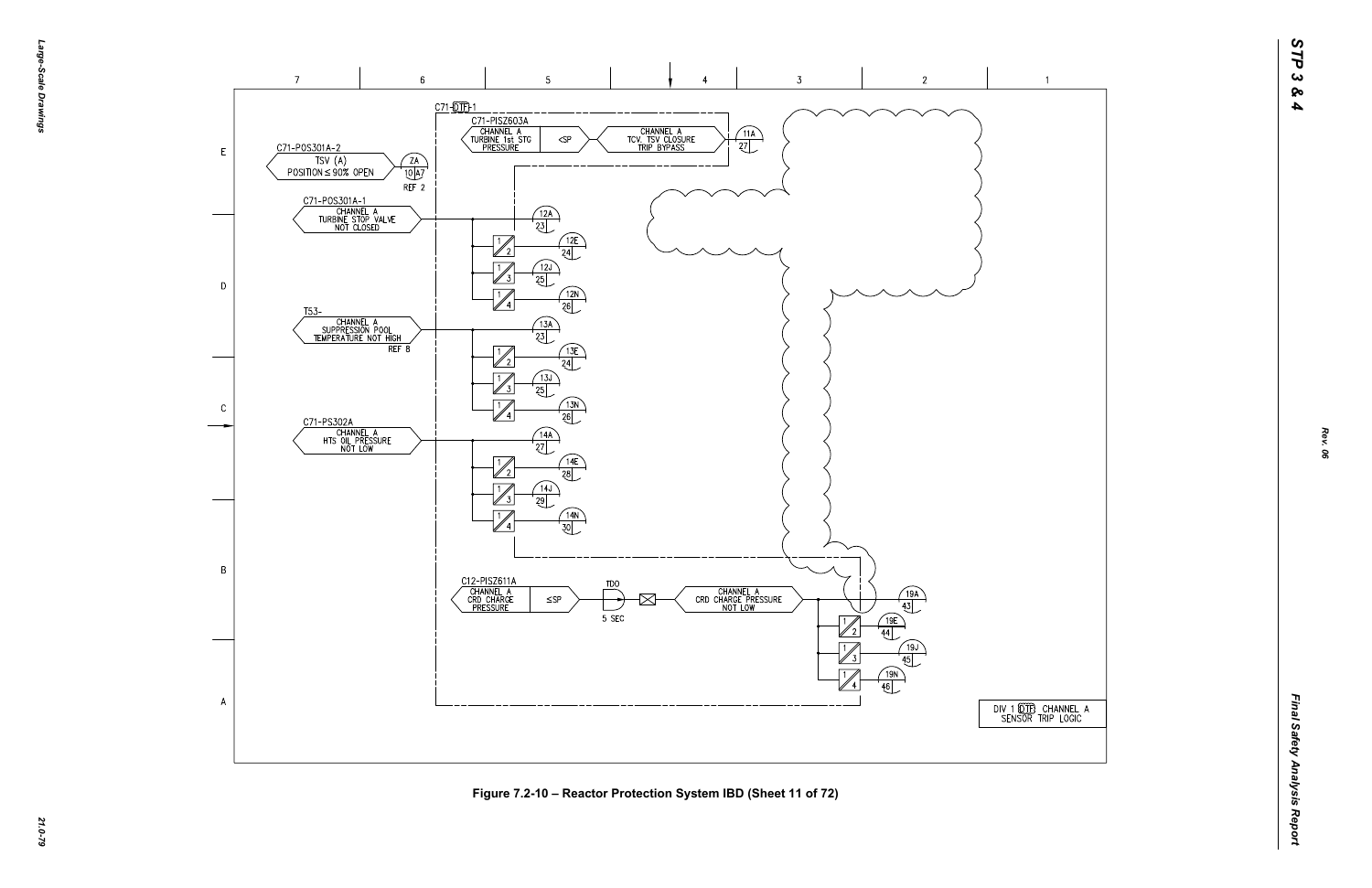



*21.0-80* **Figure 7.2-10 – Reactor Protection System IBD (Sheet 12 of 72)**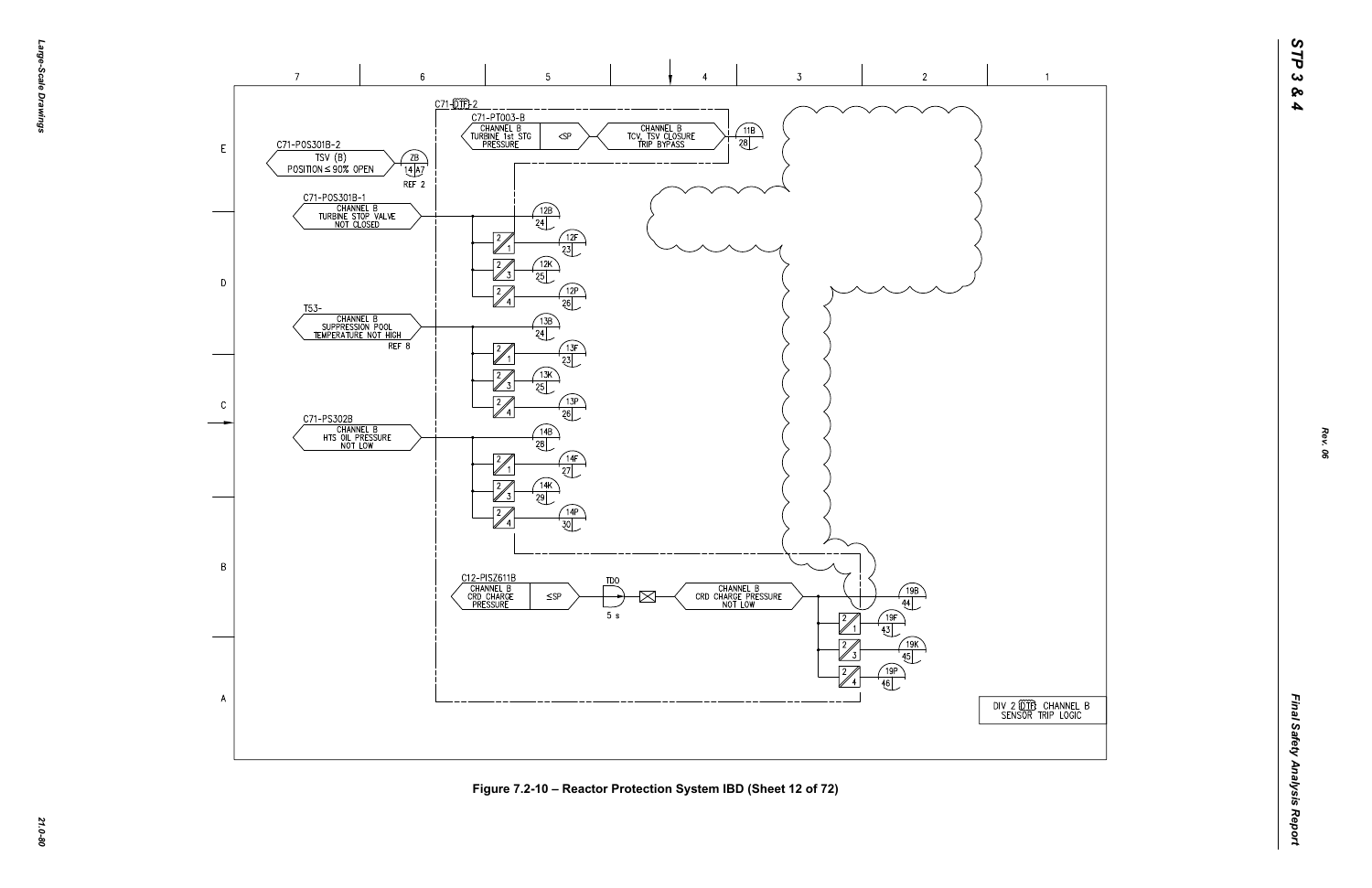



*21.0-81* **Figure 7.2-10 – Reactor Protection System IBD (Sheet 13 of 72)**

 $\overline{1}$ 

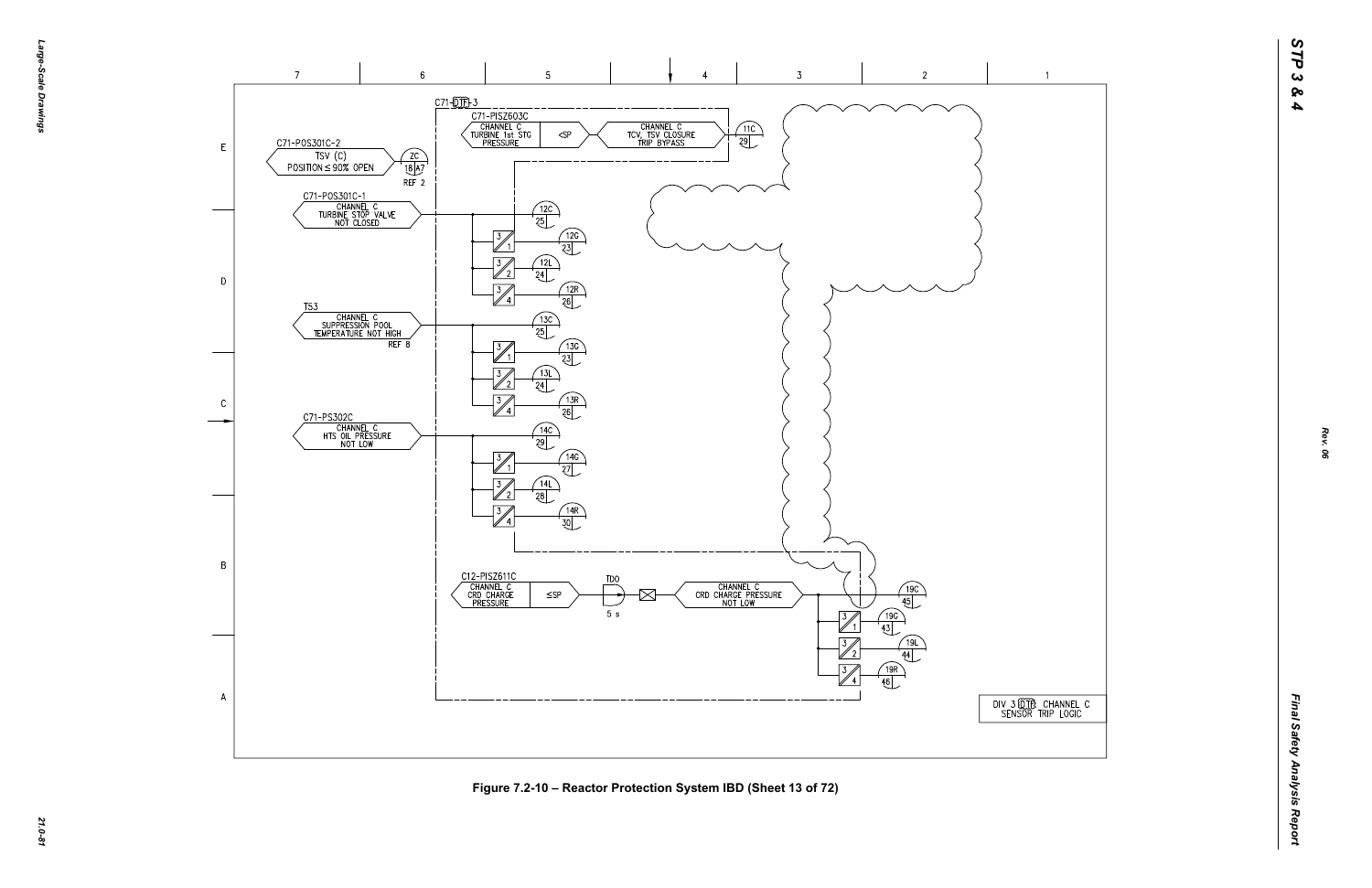





*21.0-82* **Figure 7.2-10 – Reactor Protection System IBD (Sheet 14 of 72)**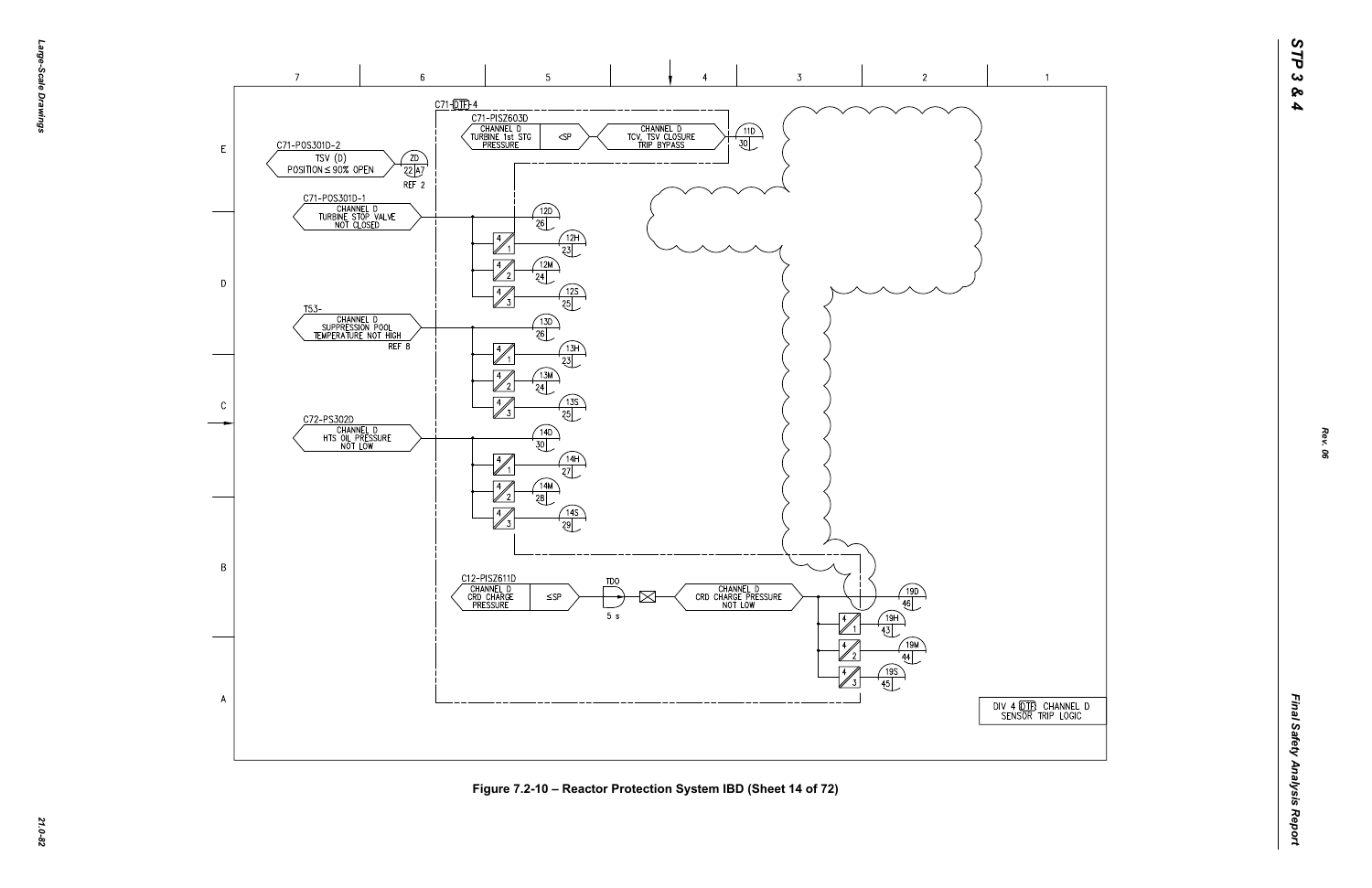



*21.0-83* **Figure 7.2-10 – Reactor Protection System IBD (Sheet 15 of 72)**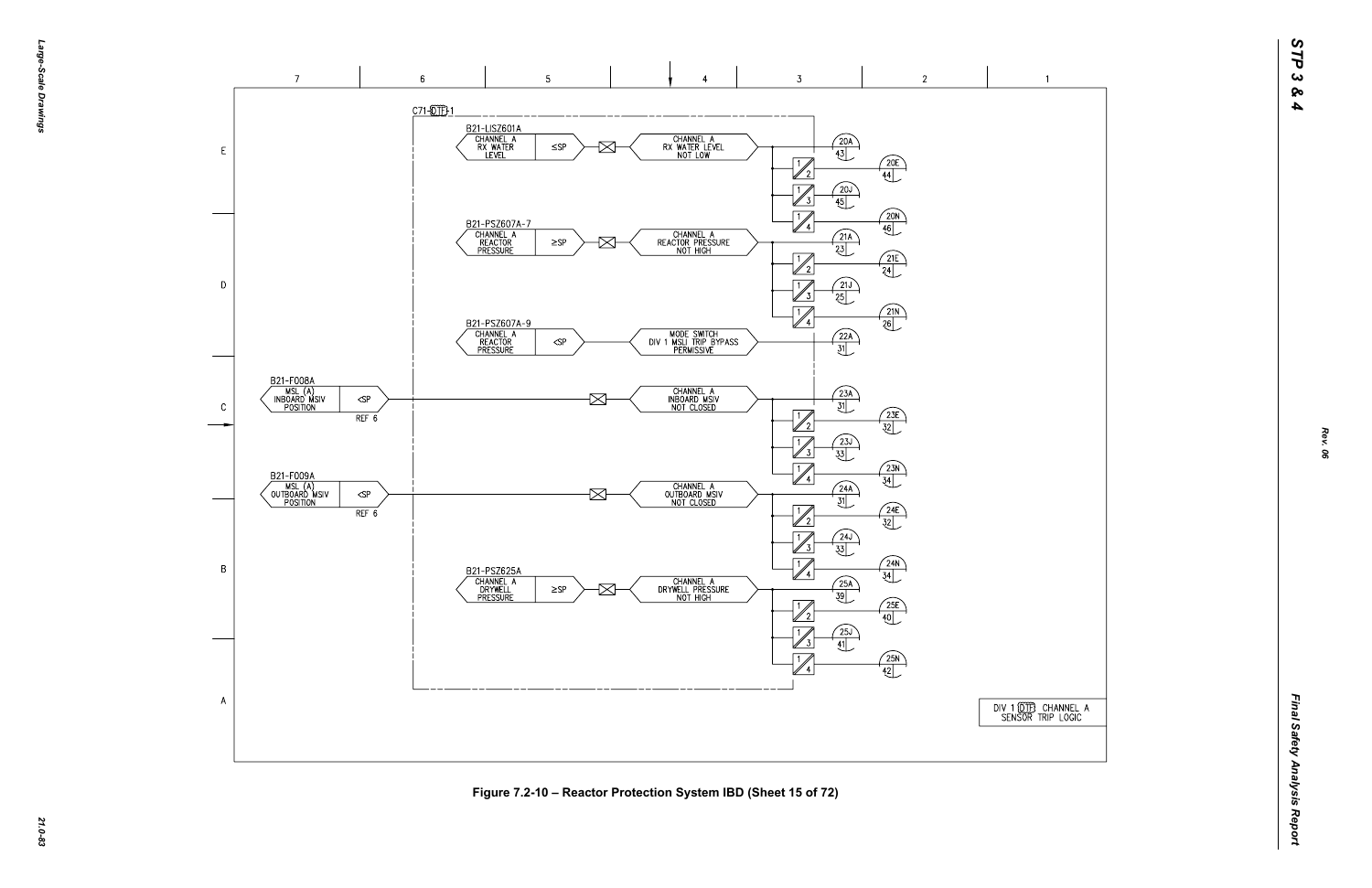



Figure 7.2-10 – Reactor Protection System IBD (Sheet 16 of 72)<br>ية<br>يُ<sup>م</sup>

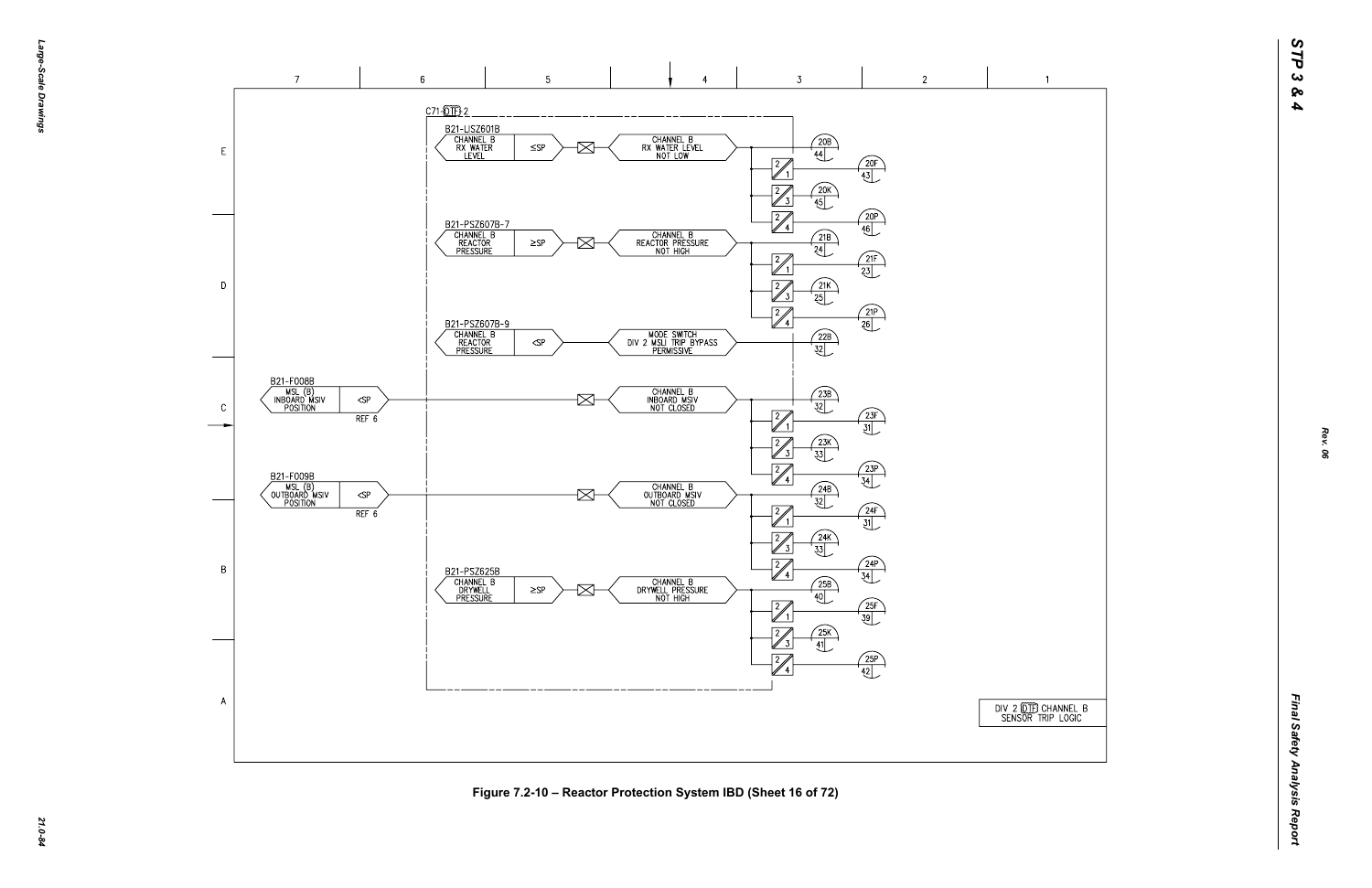

*21.0-85* **Figure 7.2-10 – Reactor Protection System IBD (Sheet 17 of 72)**

DIV 3 00 THE CHANNEL C<br>SENSOR TRIP LOGIC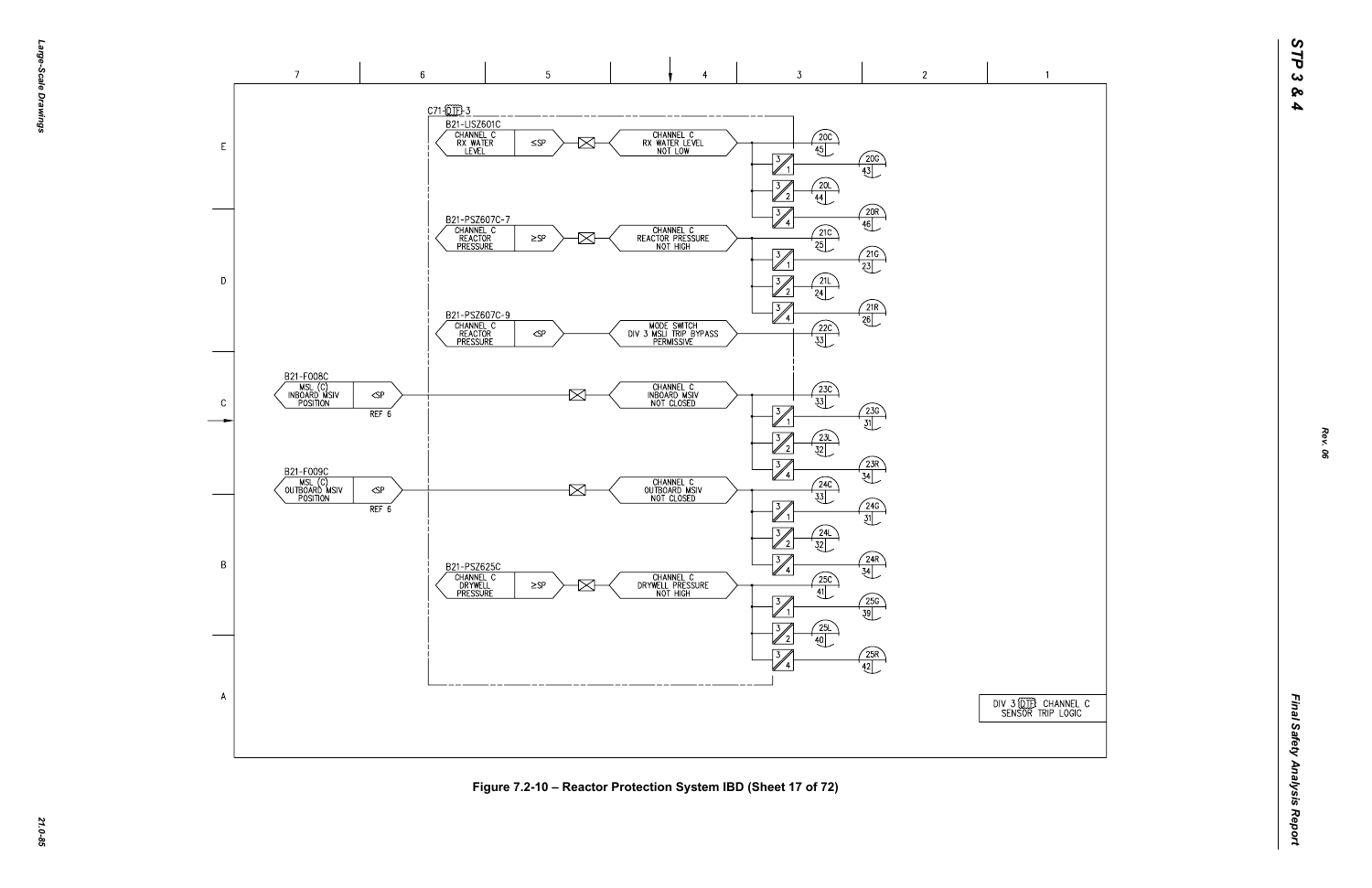DIV 4 (DTF) CHANNEL D<br>SENSOR TRIP LOGIC

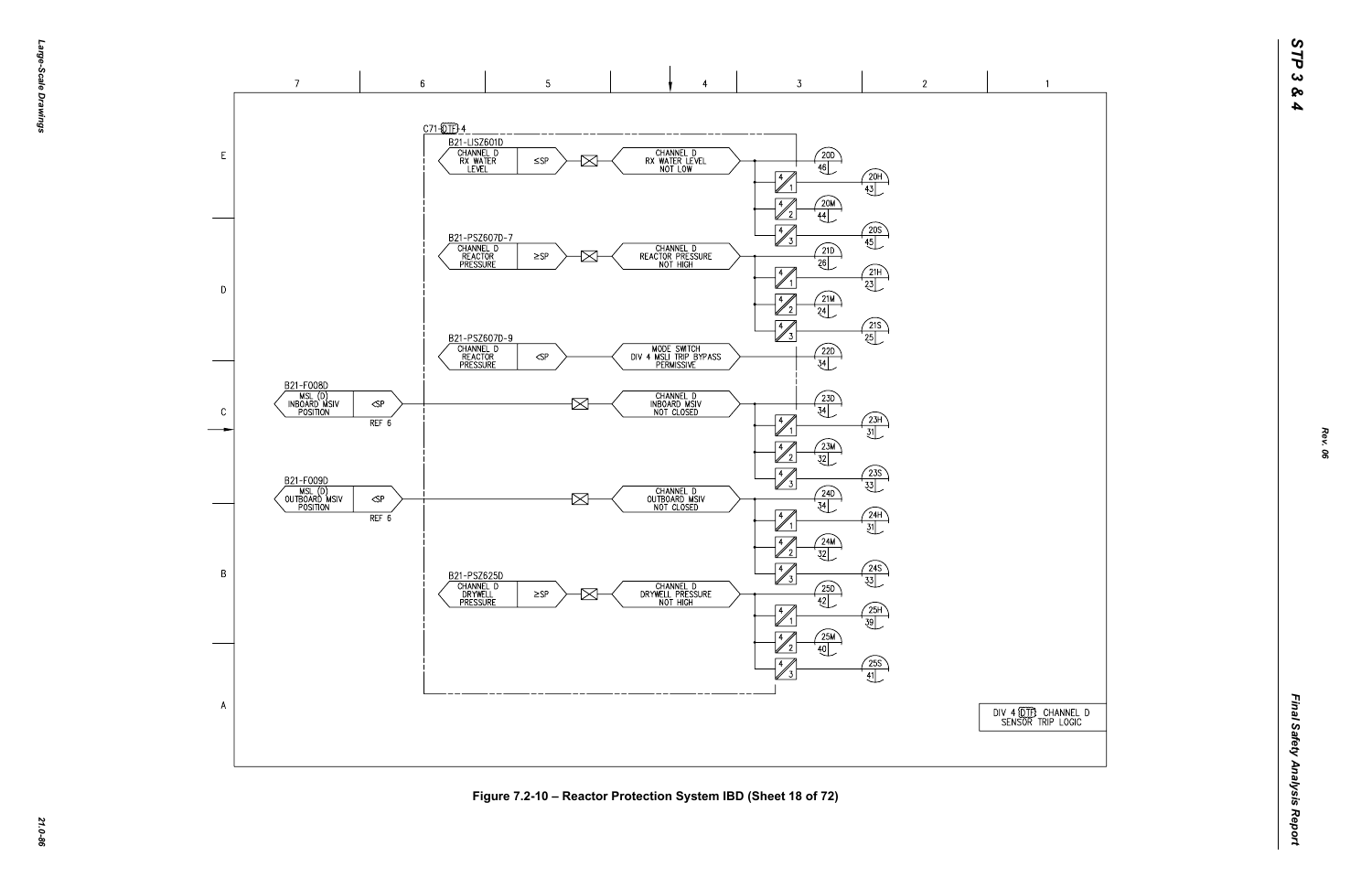

Figure 7.2-10 – Reactor Protection System IBD (Sheet 19 of 72)<br>ية<br>يُ<sup>ا</sup>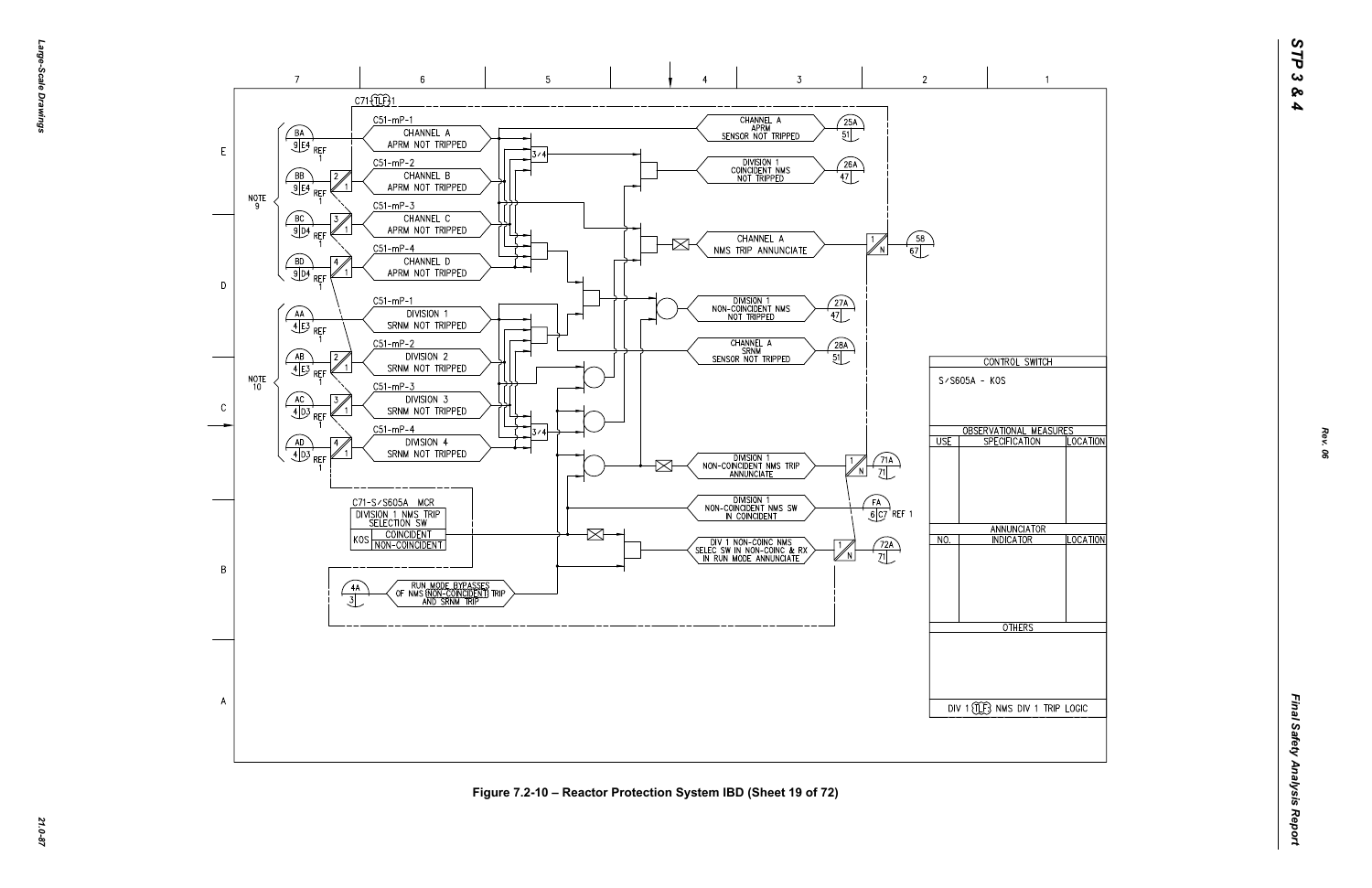

*21.0-88* **Figure 7.2-10 – Reactor Protection System IBD (Sheet 20 of 72)**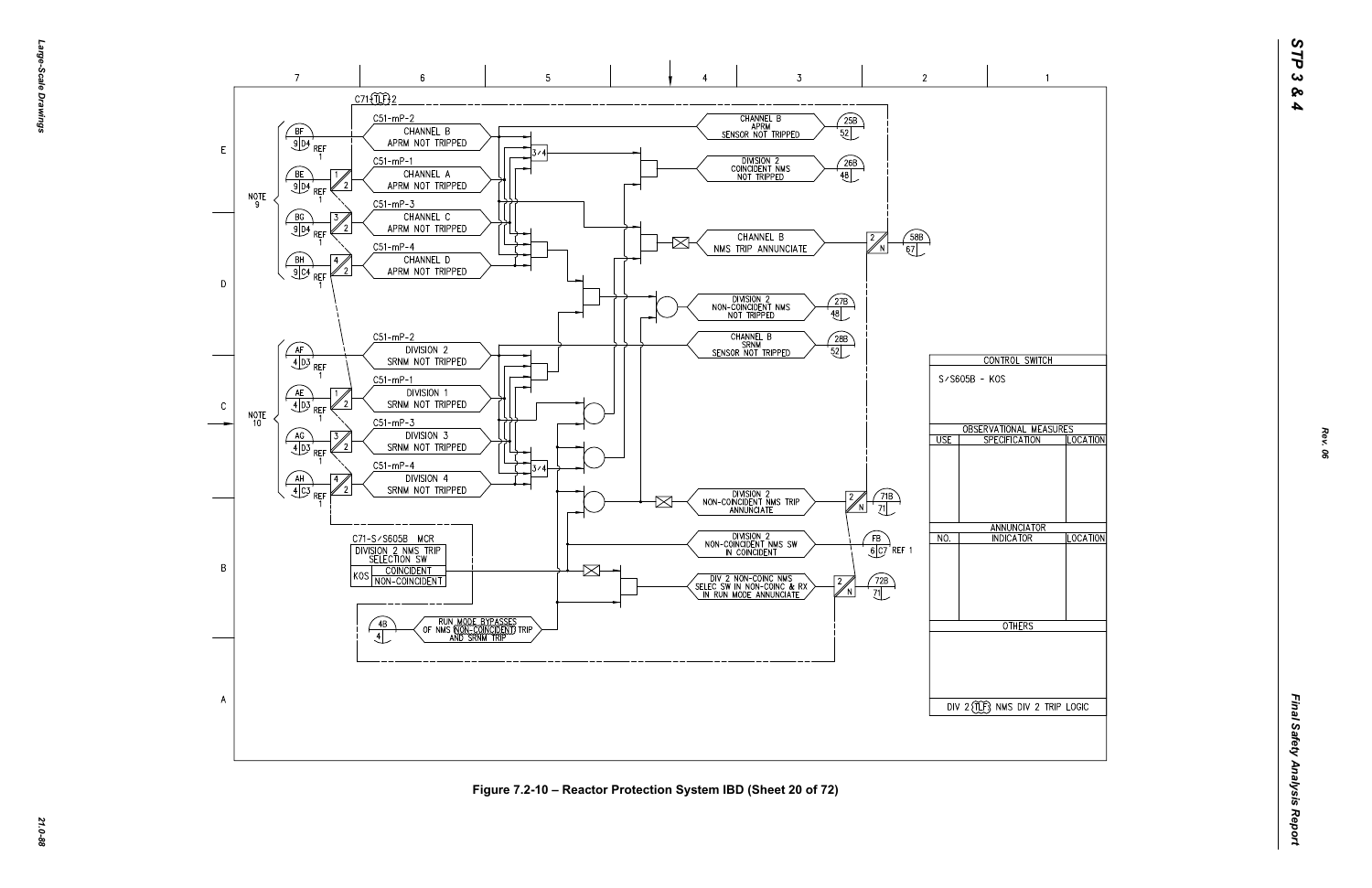

*21.0-89* **Figure 7.2-10 – Reactor Protection System IBD (Sheet 21 of 72)**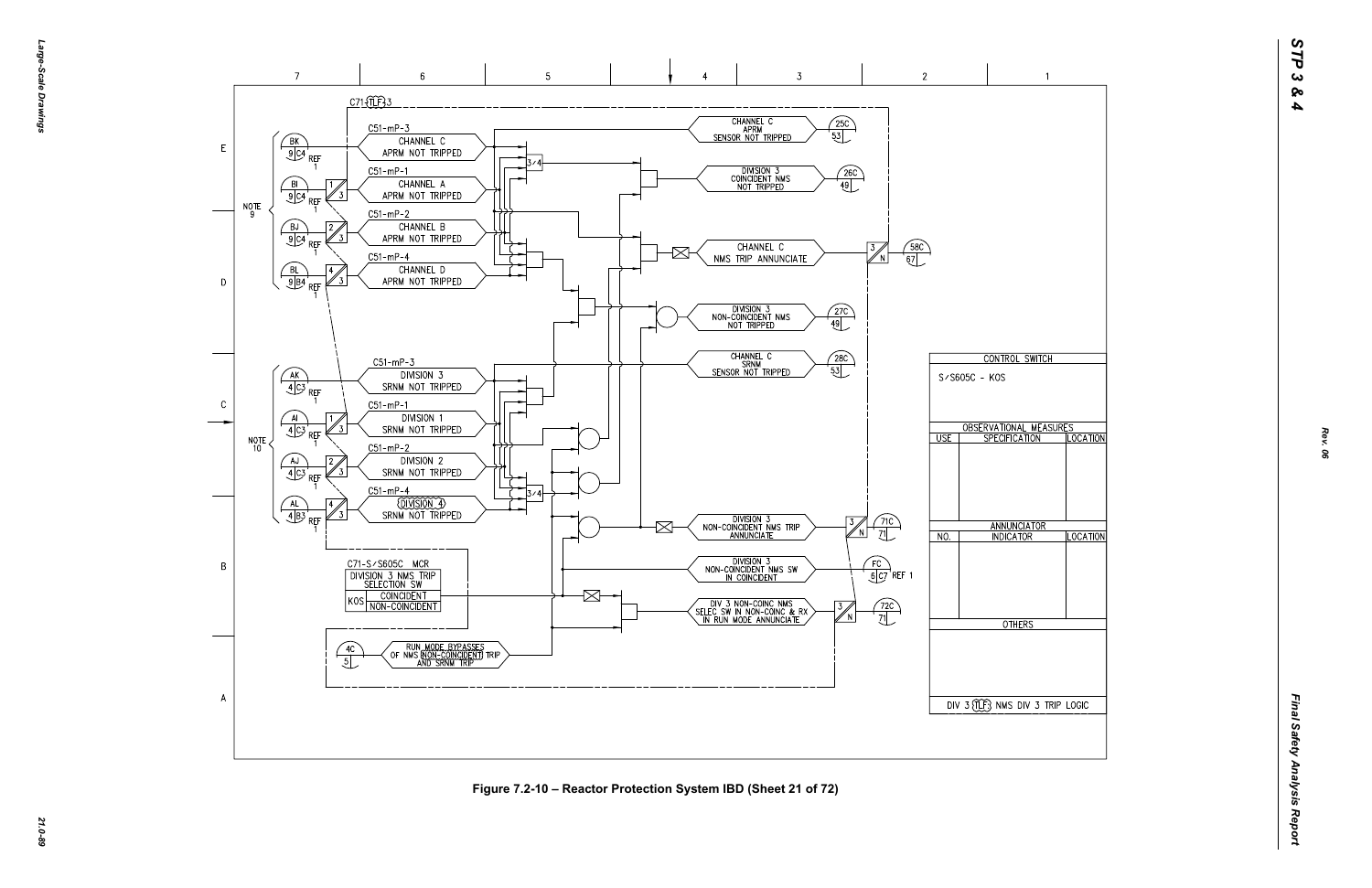*Large-Scale Drawings* arge--Scale Drawings

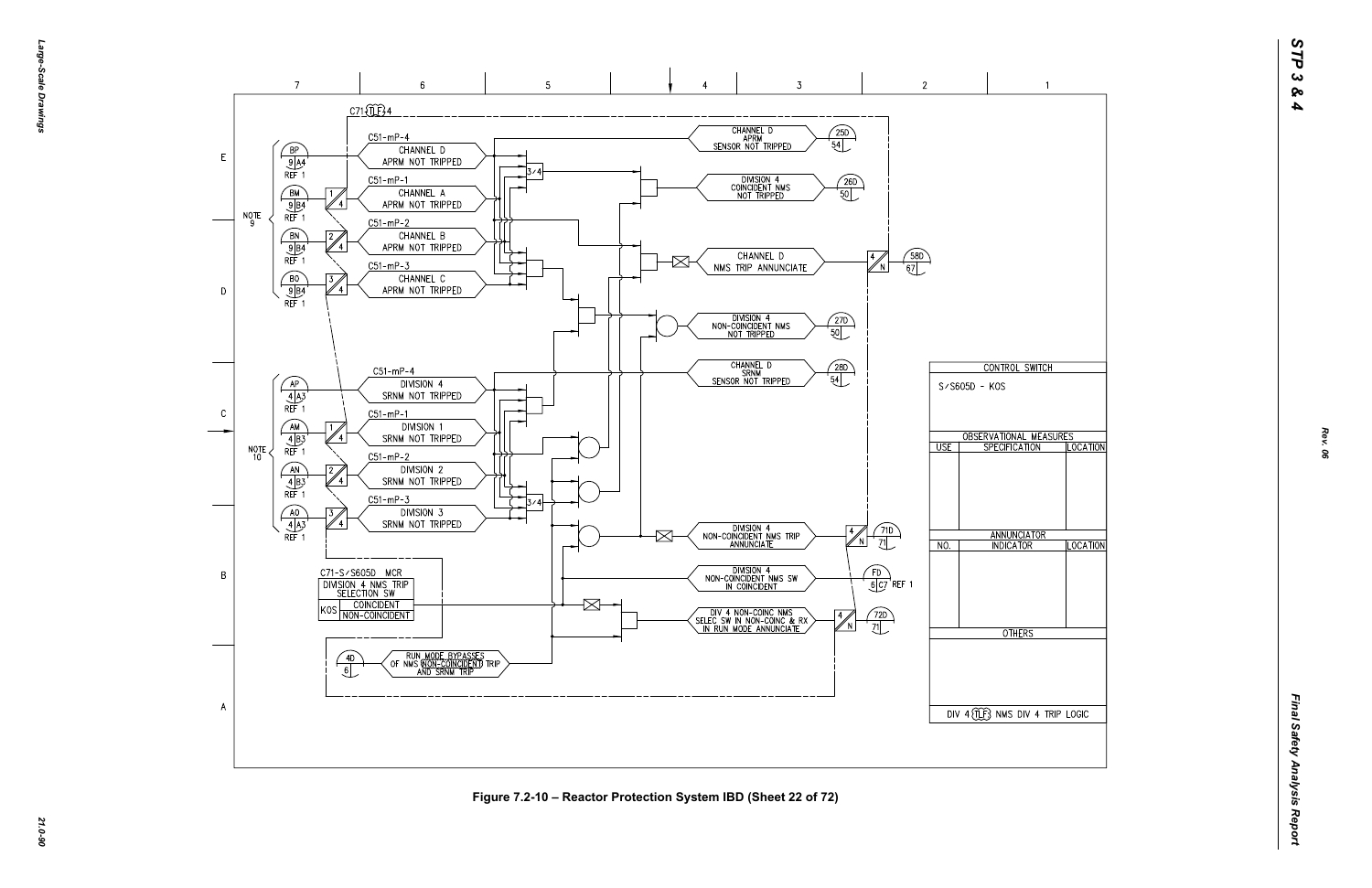

*21.0-91* **Figure 7.2-10 – Reactor Protection System IBD (Sheet 39 of 72)**

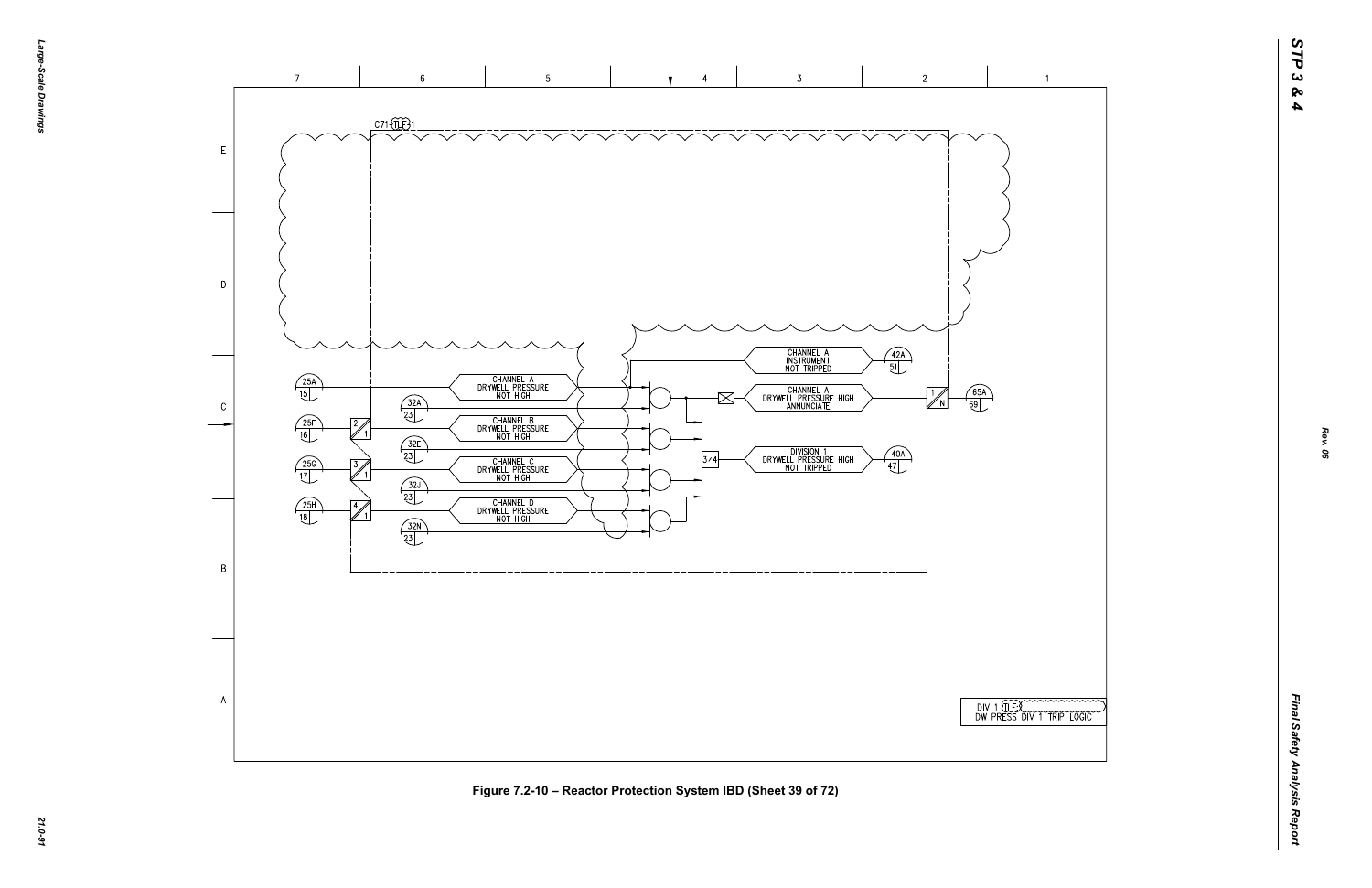

|  |  | TEROOM |  |
|--|--|--------|--|

 $\overline{1}$ 

*Rev. 06*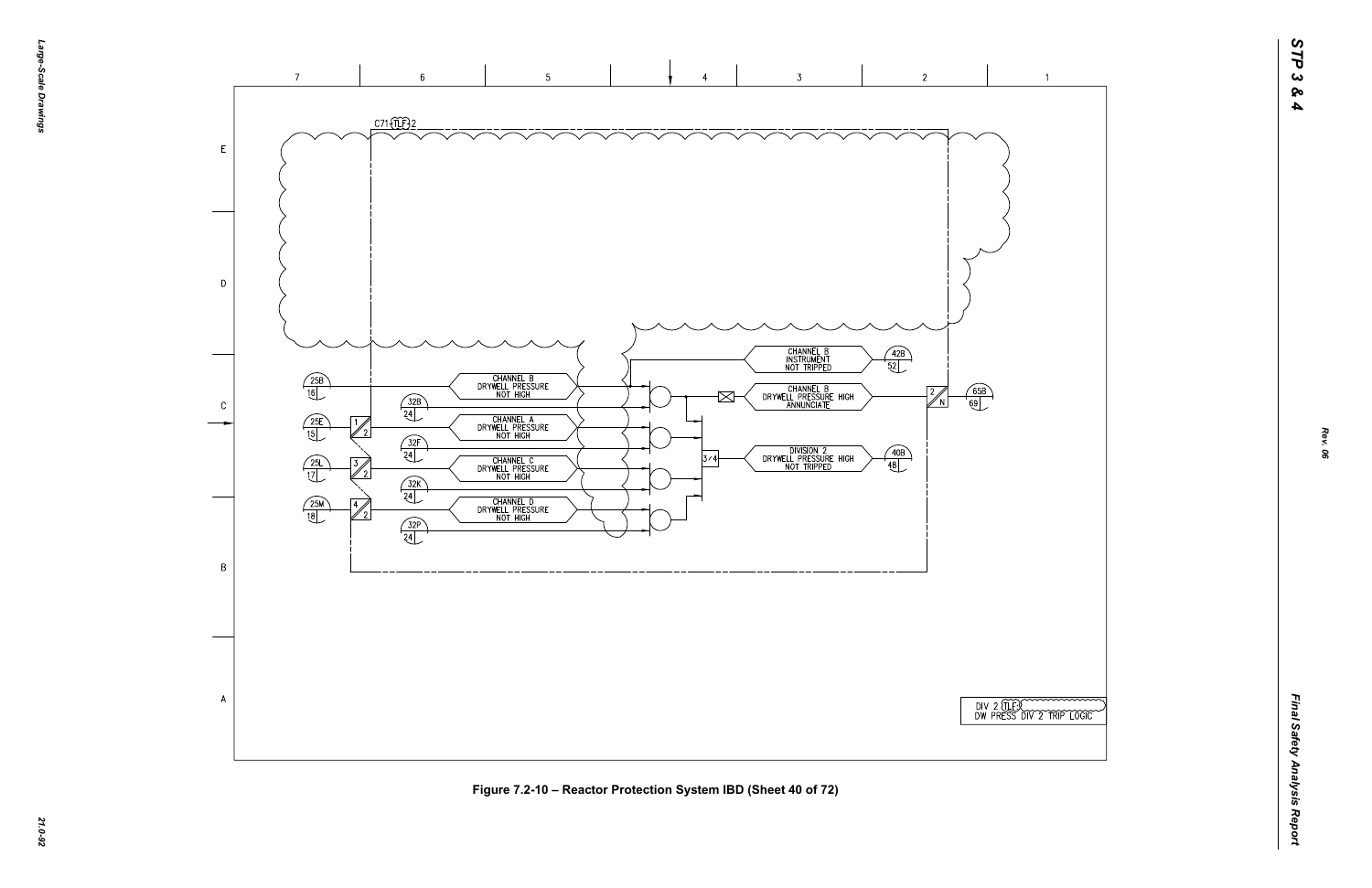

*21.0-93* **Figure 7.2-10 – Reactor Protection System IBD (Sheet 41 of 72)**

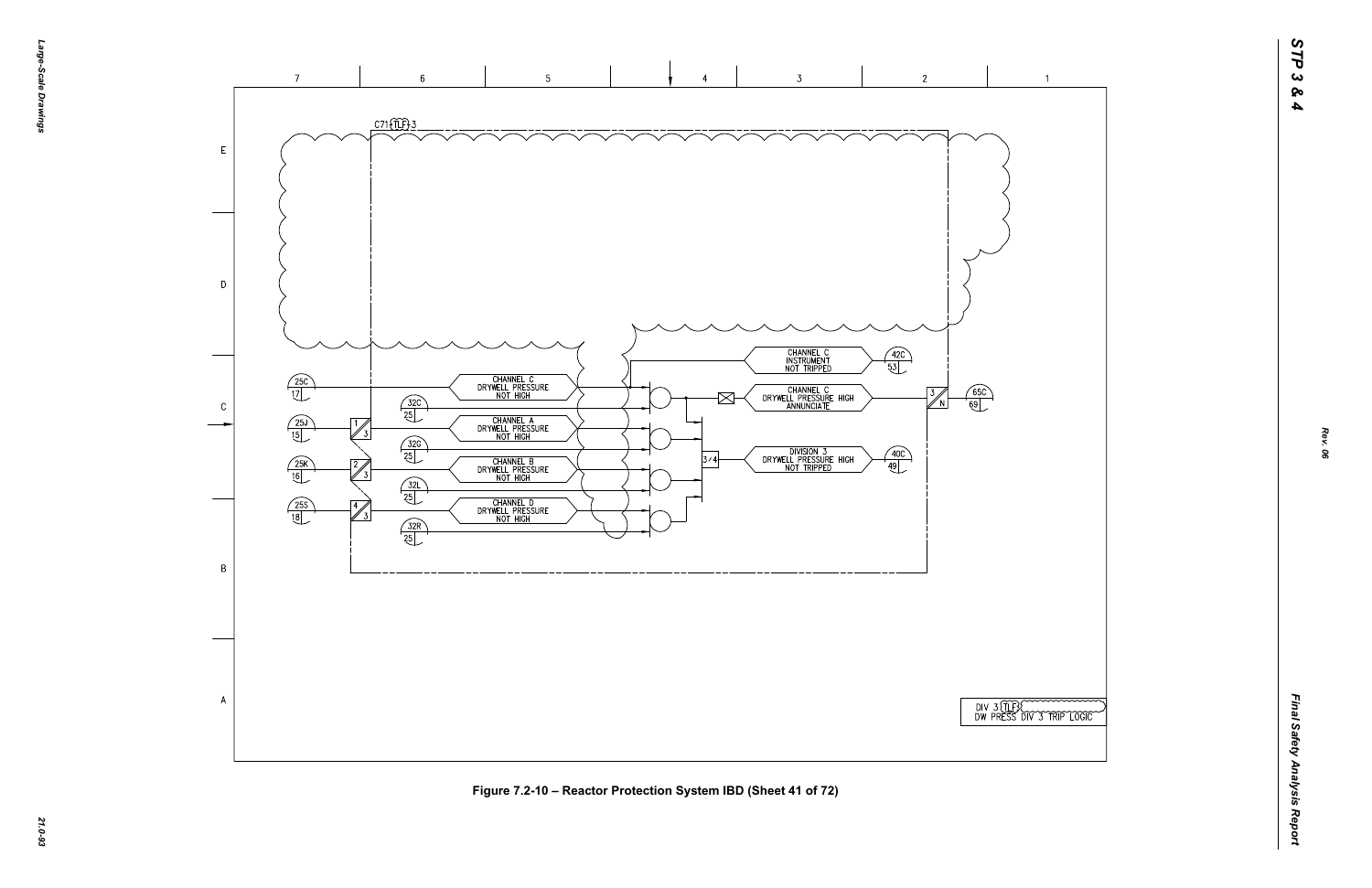



 $\overline{1}$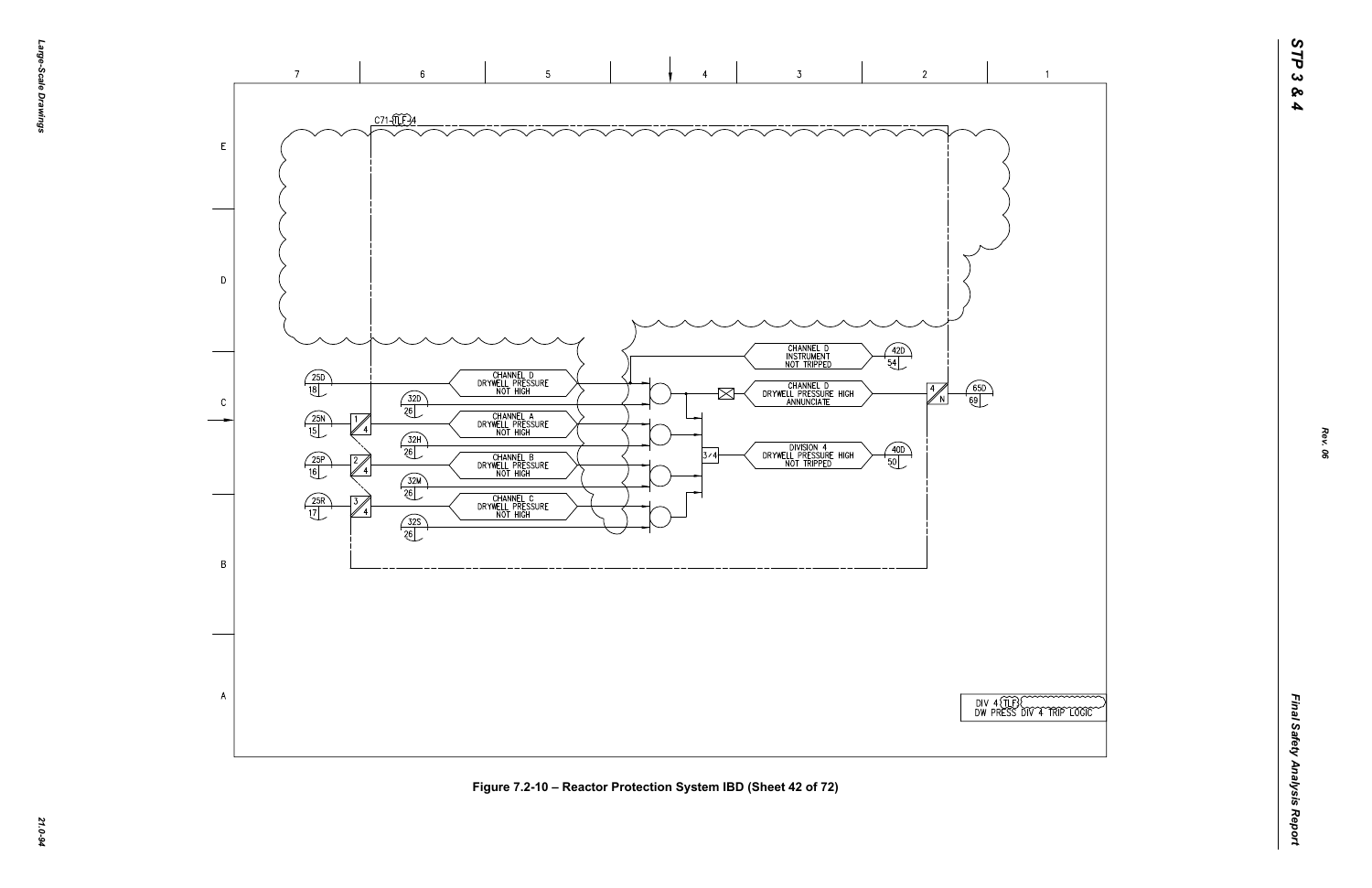

*21.0-95* **Figure 7.2-10 – Reactor Protection System IBD (Sheet 47 of 72)**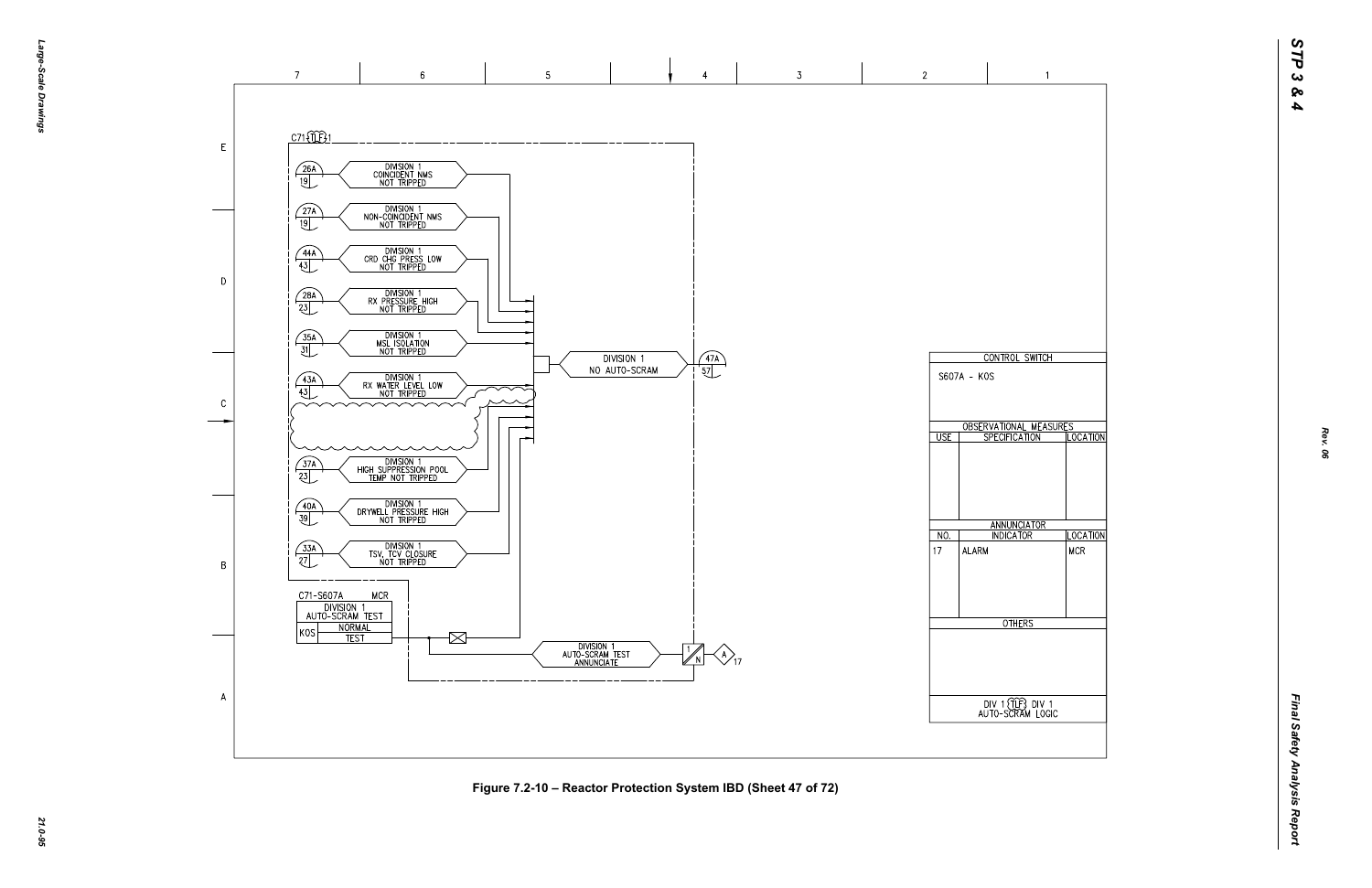

*21.0-96* **Figure 7.2-10 – Reactor Protection System IBD (Sheet 48 of 72)**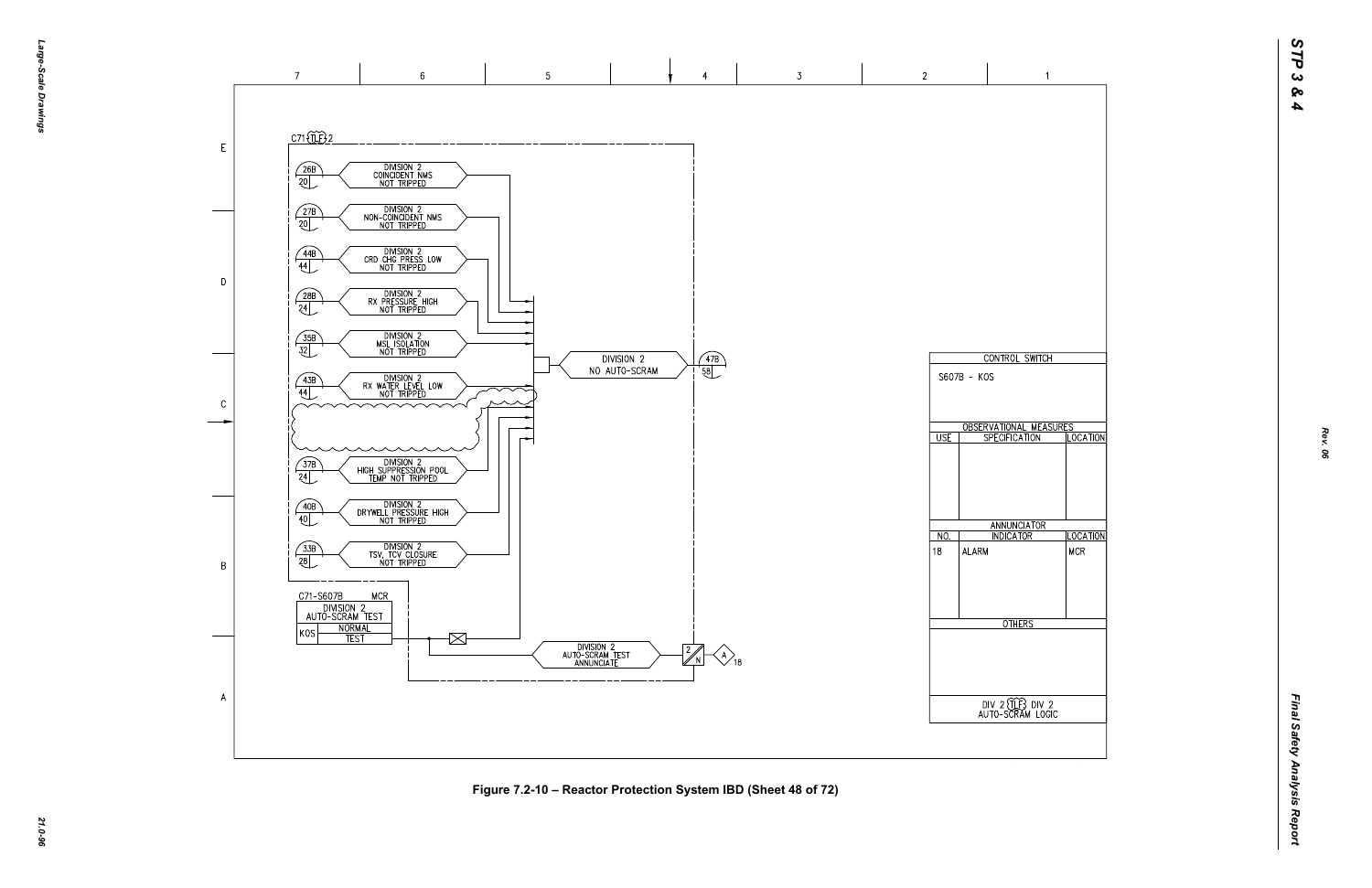*Final Safety Analysis Report* Final Safety Analysis Report



*21.0-97* **Figure 7.2-10 – Reactor Protection System IBD (Sheet 49 of 72)**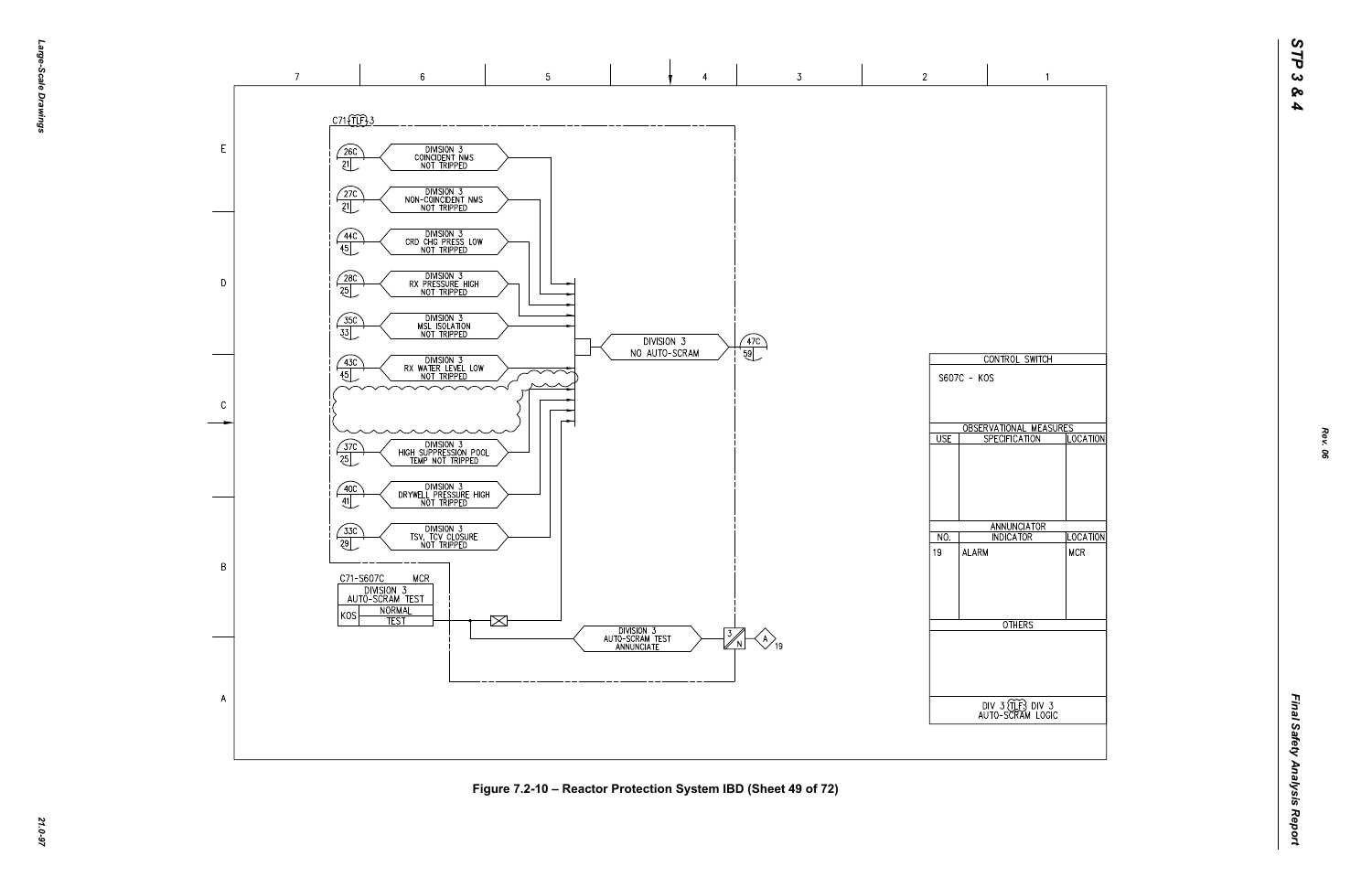![](_page_21_Figure_1.jpeg)

*21.0-98* **Figure 7.2-10 – Reactor Protection System IBD (Sheet 50 of 72)**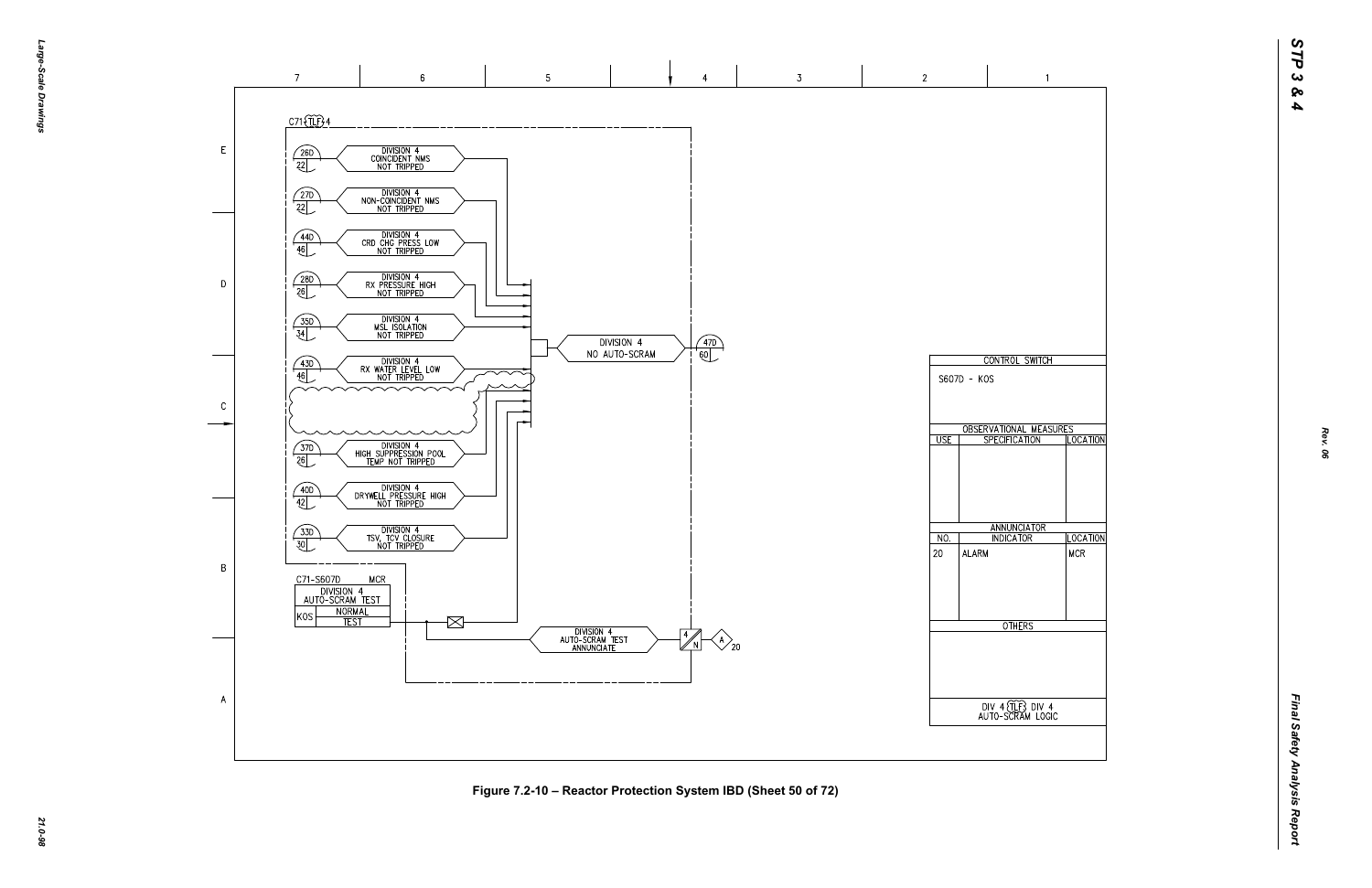*Final Safety Analysis Report* Final Safety Analysis Report

![](_page_22_Figure_0.jpeg)

![](_page_22_Figure_1.jpeg)

*21.0-99* **Figure 7.2-10 – Reactor Protection System IBD (Sheet 51 of 72)**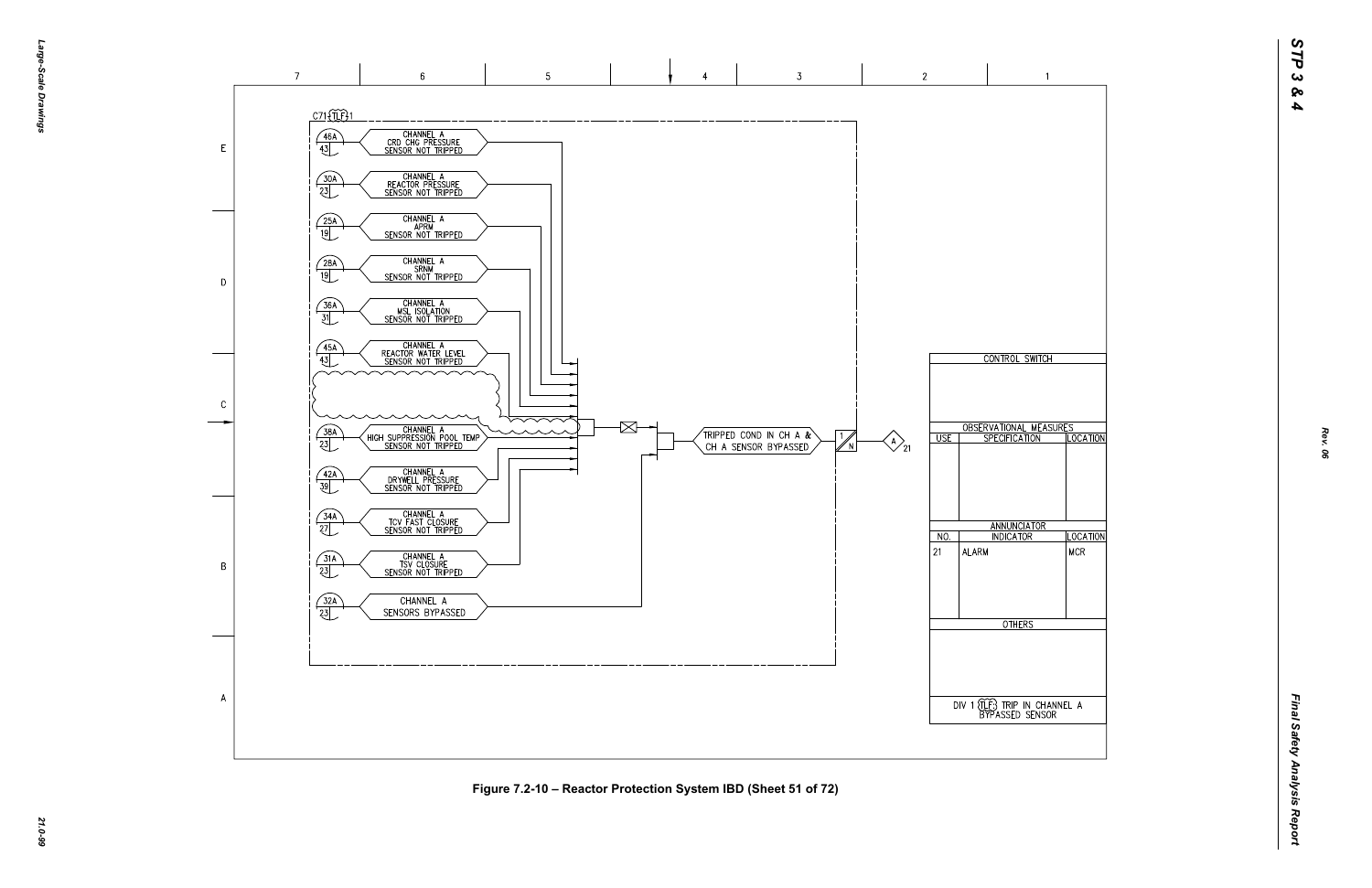![](_page_23_Figure_0.jpeg)

![](_page_23_Figure_1.jpeg)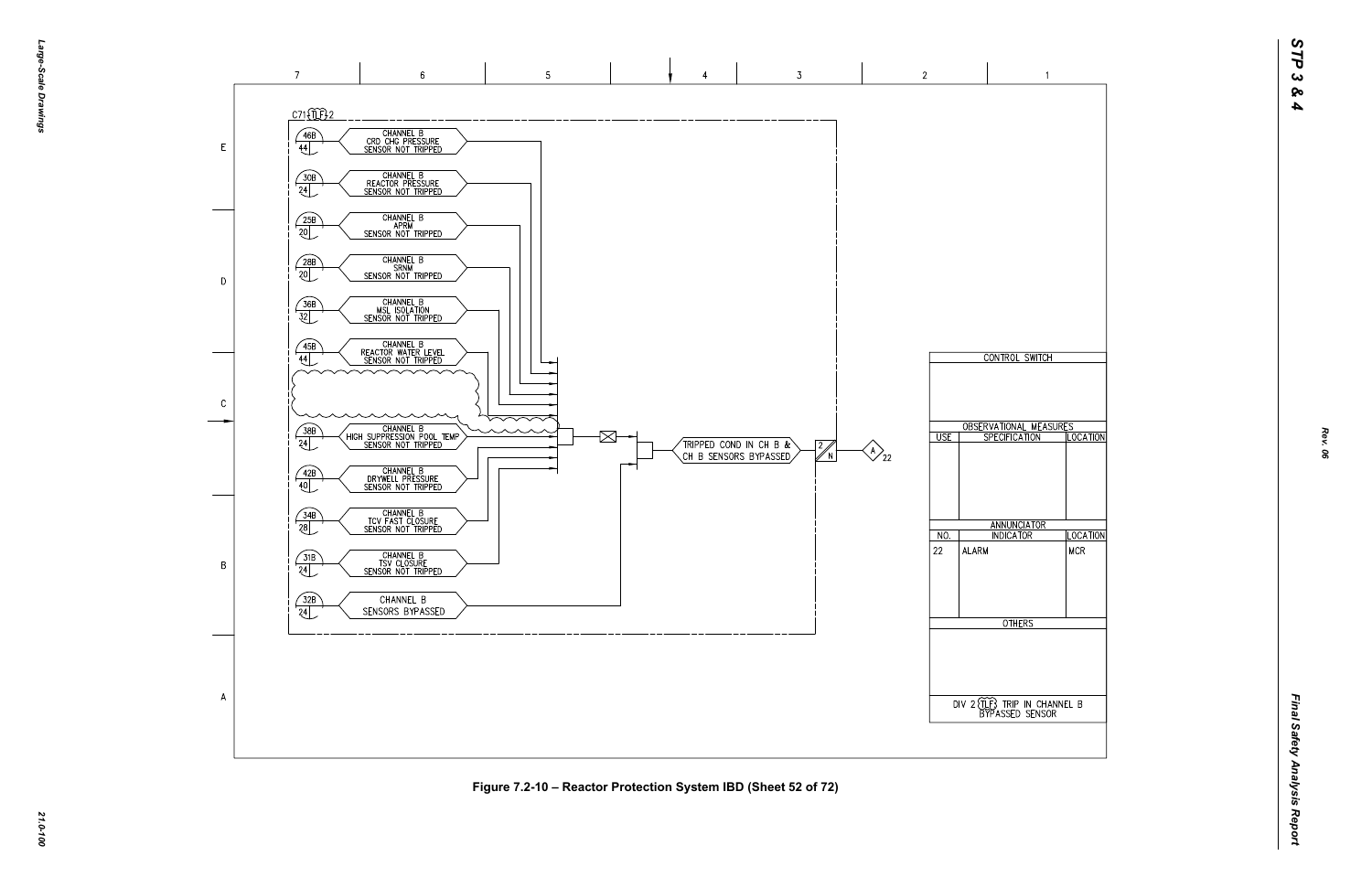![](_page_24_Figure_1.jpeg)

*21.0-101* **Figure 7.2-10 – Reactor Protection System IBD (Sheet 53 of 72)**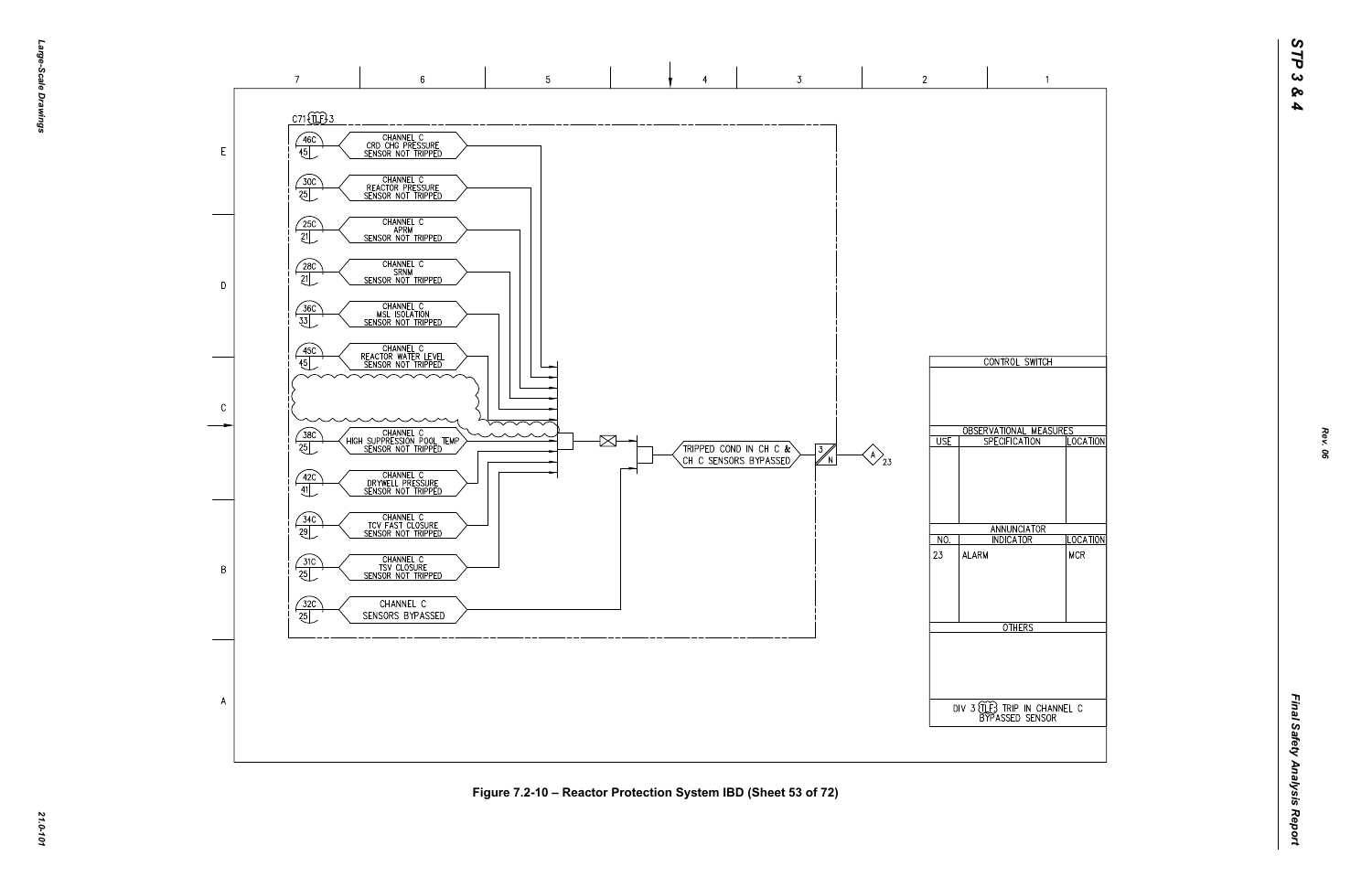![](_page_25_Figure_0.jpeg)

![](_page_25_Figure_1.jpeg)

 $\bigotimes_{24}$ 

*Final Safety Analysis Report* Final Safety Analysis Report

 $\overline{A}$ 

## *21.0-102* **Figure 7.2-10 – Reactor Protection System IBD (Sheet 54 of 72)**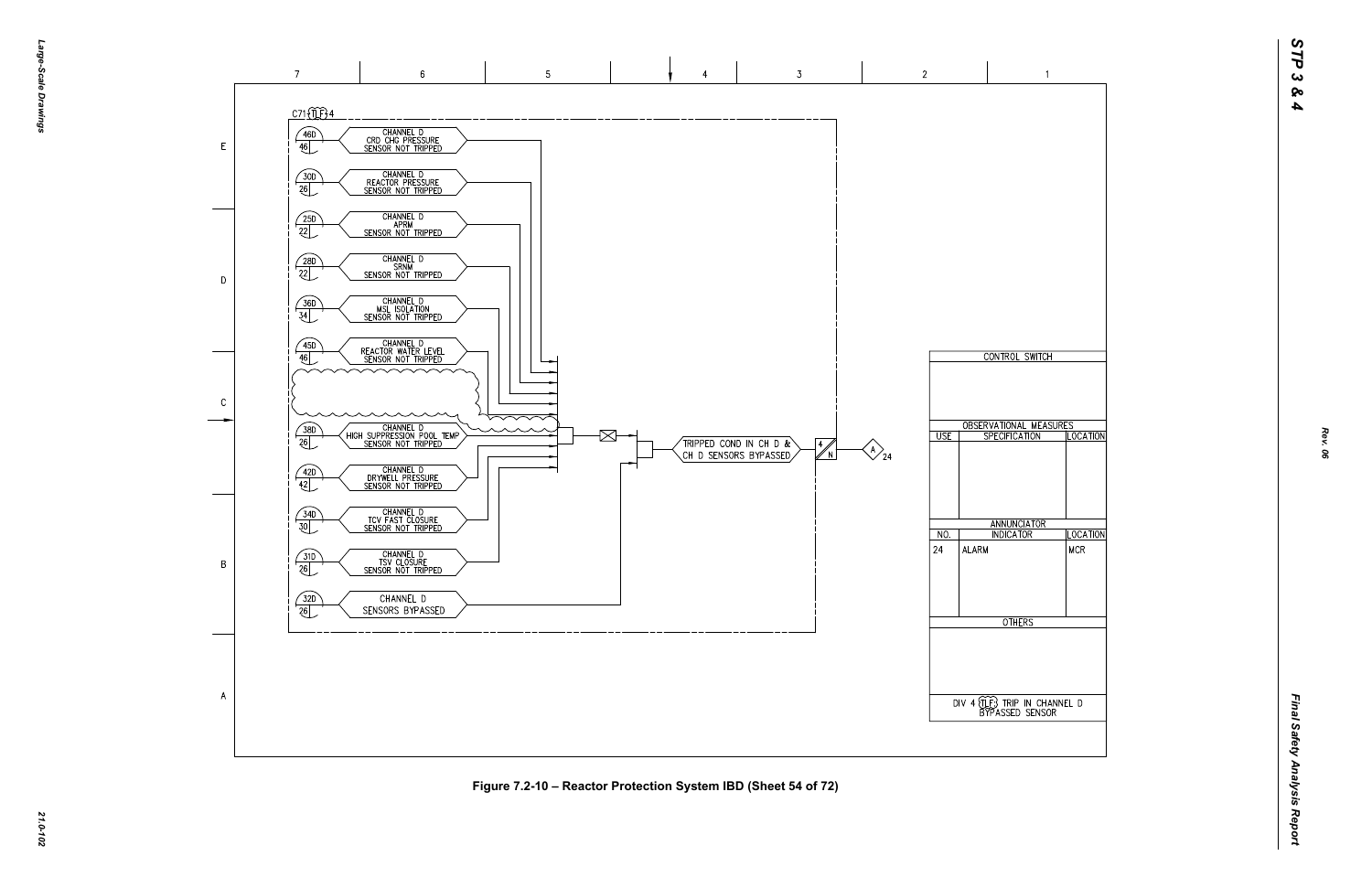![](_page_26_Figure_1.jpeg)

*21.0-103* **Figure 7.2-10 – Reactor Protection System IBD (Sheet 69 of 72)**